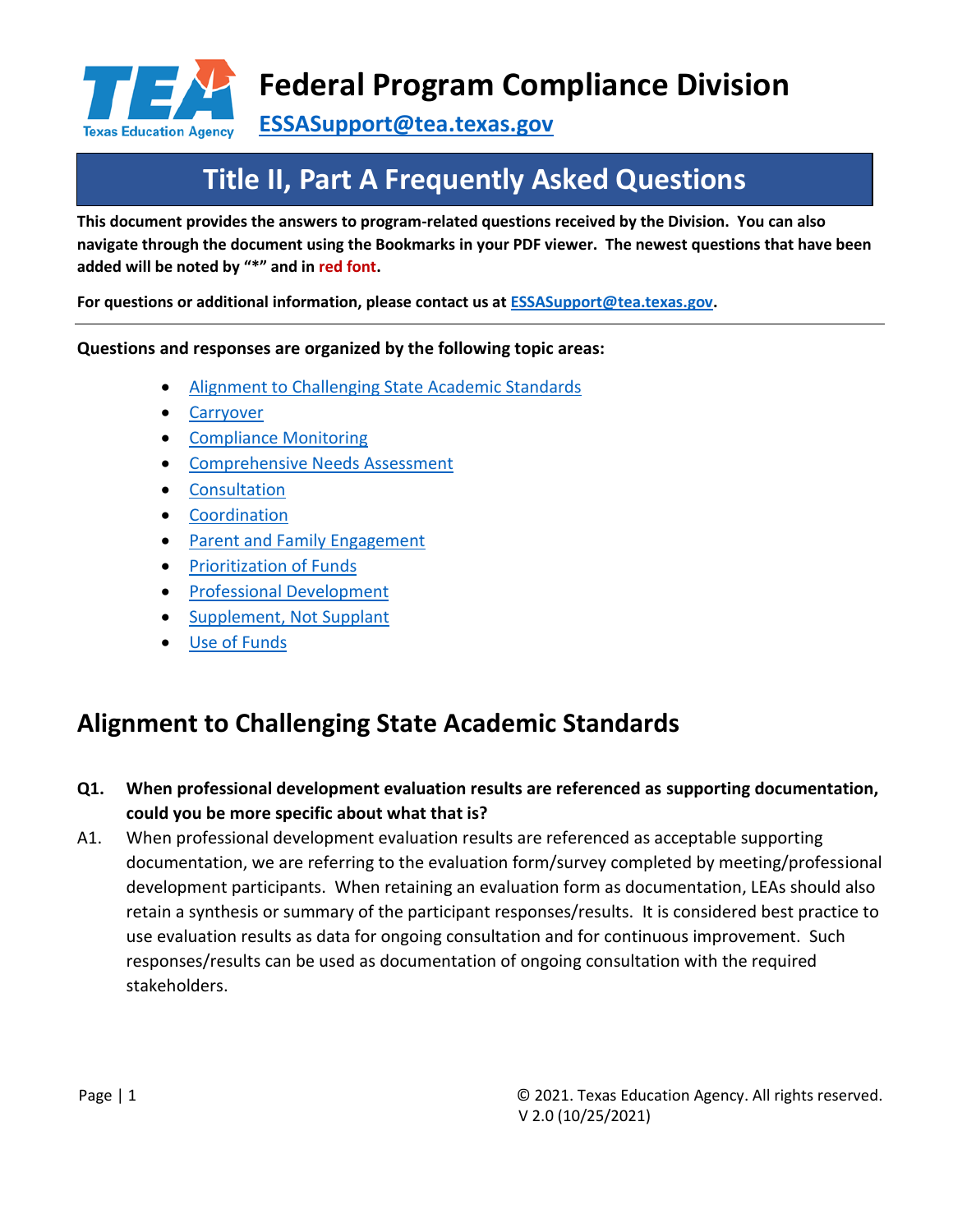- **Q2. For the requirement related to activities alignment with the challenging State academic standards, if an LEA is using Title II, Part A funds for contracted services of professional development, would the contract or the LEA's purchase order (PO) be retained as documentation?**
- A2. For the requirement related to activities alignment with the challenging State academic standards, an LEA should retain documentation that provides the information needed to show compliance with the requirement. In some cases, a PO may not have detailed information about the professional development being provided. Thus, if the contract has more information that would establish compliance, then it may be provided as documentation. In general, the documentation provided should be the one that has the most information related to meeting the compliance requirement in question.

#### **Q3. How does an LEA document that a professional development activity meets the ESSA definition of professional development?**

A3. All professional development activities noted in th[e Title II, Part A Program Guide](https://tea.texas.gov/sites/default/files/T2AProgramGuide.pdf) are from the ESSA statute or the USDE Non-Regulatory guidance and would meet the ESSA definition of professional development. Thus, additional documentation for such activities would not be needed. For example, if STEM focused professional development is an activity noted on an invoice, then additional documentation would not be needed to establish compliance because it is a statutory referenced activity.

If the activity is not referenced in Statute or in the USDE Non-Regulatory Guidance, then additional information would be needed to show that it would meet the ESSA definition of professional development. In case of an audit and/or random validation monitoring, the LEA may be asked to provide documentation justifying that the professional activity meets the ESSA definition of professional development.

If an invoice does not have all the information, then additional documentation would need to be provided to establish compliance (i.e. presentation materials, agenda, minutes, evaluation/survey and summary of the responses/results, detailed statement of work, detailed contract for services, etc).

#### **Q4. If an LEA used all their Title II, Part A funds for class-size reduction, what do they retain as documentation?**

<span id="page-1-0"></span>A4. If an LEA used all their Title II, Part A funds for class-size reduction, they are still required to meet all Title II, Part A requirements. For the activities alignment with challenging State academic standards requirement, they can retain documentation referenced in the Documentation Reference Table in the Program Requirements section of the [Title II, Part A Program Guide.](https://tea.texas.gov/sites/default/files/T2AProgramGuide.pdf)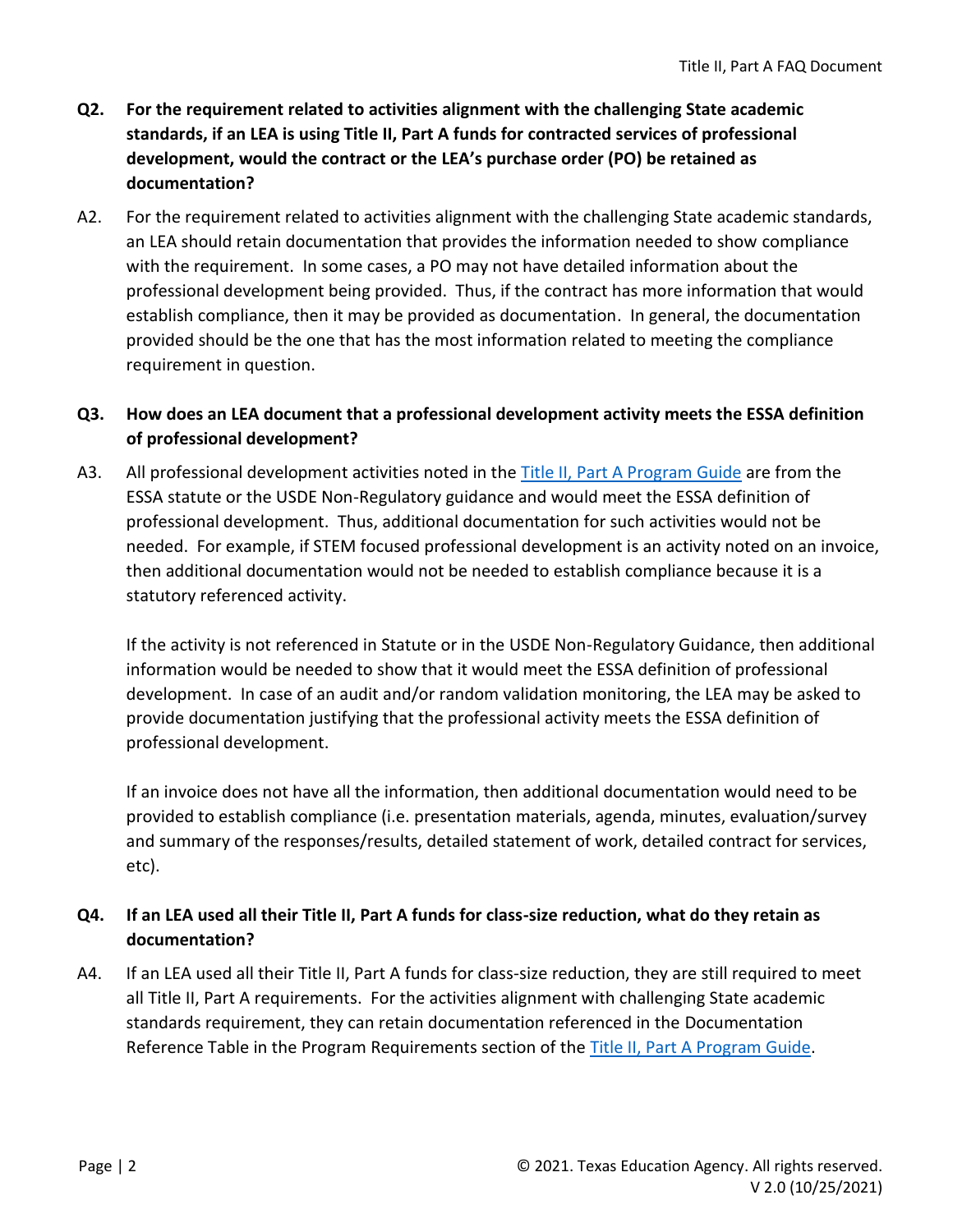# **Carryover**

- **Q1: Our district is likely to have higher than usual carryover in 2020-2021 because travel for training is much reduced because of the pandemic. What options do we have to avoid having excess carryover?**
- A1: The Title II, Part A statute does not specify a limitation on carryover funds; therefore, the LEA could choose to carryover the funds into 2021-2022.

Another option is to use Title V, Part A – [Fund Transferability.](https://tea.texas.gov/finance-and-grants/grants/essa-program/title-v-part-a-funding-transferability) This allows LEAs the flexibility to target federal funds to programs that most effectively address their unique needs. Eligible LEAs may transfer all or any lesser amount of the funds allocated from Title II, Part A or Title IV, Part A into one or more of the following programs:

- Title I, Part A Improving Basic Programs Operated by Local Education Agencies
- Title I, Part C Education of Migratory Children
- Title I, Part D Prevention and Intervention Programs for Children and Youth who are Neglected, Delinquent, or At-risk
- Title II, Part A Supporting Effective Instruction
- Title III, Part A –Language Instruction for English Learners and Immigrant Students
- Title IV, Part A Student Support and Academic Enrichment
- Title V, Part B Rural Education Initiative

Transferred funds are subject to the rules and requirements applicable to the funds under the provision to which the funds are transferred. If the LEA transfers funds from a program that provides for the participation of students, teachers, or other educational personnel from private nonprofit schools, LEA must conduct private school consultation in accordance with section 8501.

Contact your grant negotiator for assistance on the amendment process.

- **Q2: A lot of us have more unspent funding than in previous years in the ESSA grants. I know there's a waiver for the 85% rule on Title I, but what about the other ESSA funds? What if I have 50-60% left in my 20-21 T2 or T3 on 9/30/21? Those grants have been a little bit more difficult to spend this year, with the COVID restrictions (especially T2).**
- A2: This has been a concern for more LEAs than usual because of the effect the pandemic has had on travel and large gatherings. There is no statutory limitation on the amount of 2020-2021 Title II, Part A funds that can be carried forward into the 2021-2022 grant year. If this seems to create a situation where the LEA will have more funds than are expendable in 2021-2022, the LEA may want to consider using its Funding Transferability option in the Consolidated Federal Grant Application (Schedule PS3109).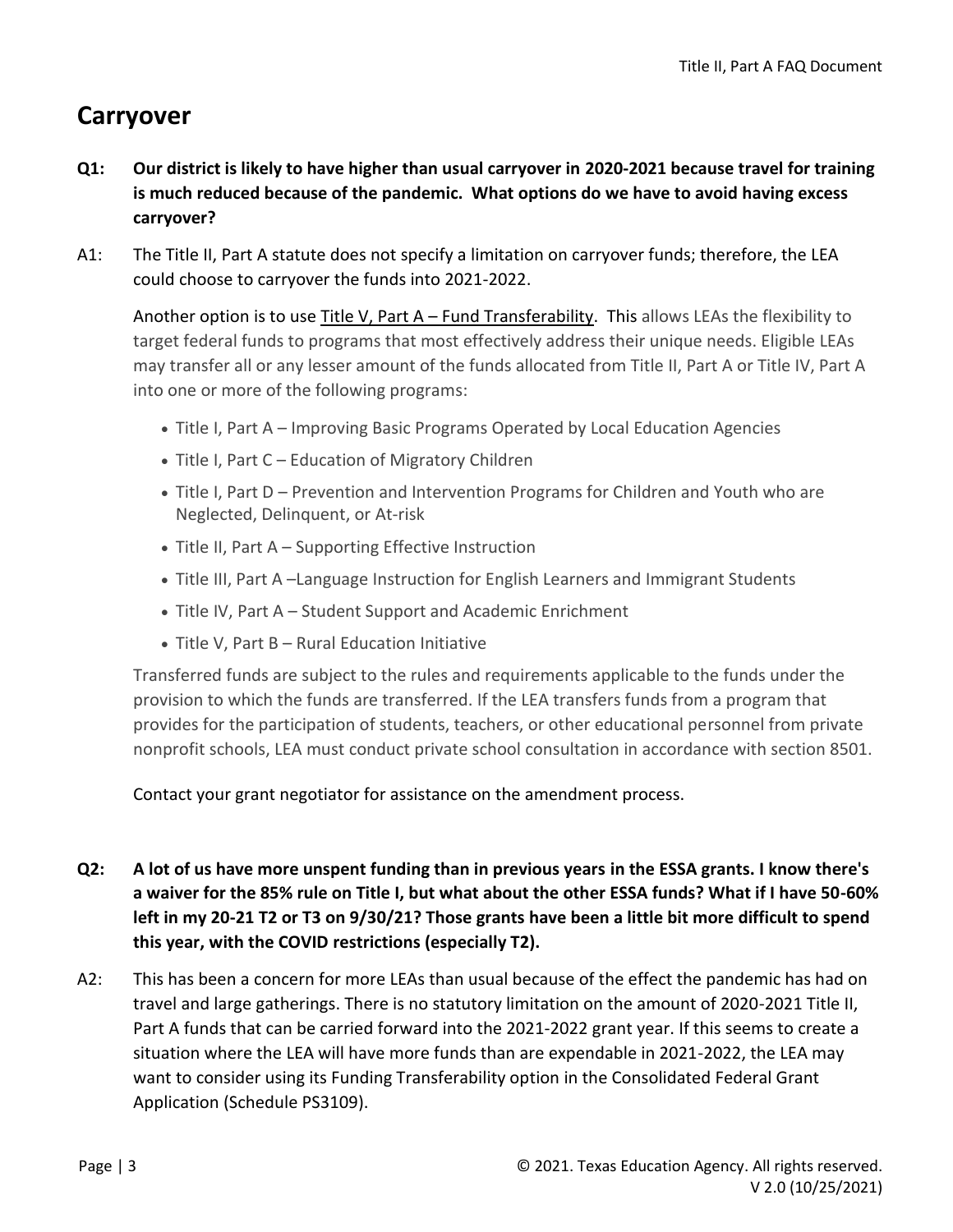- **Q3: Has there been any additional information released concerning the possibility of another waiver from the USDE to extend the grant period for 2019-2020 grant funds that are set to expire September 30, 2021?**
- \*A3: As noted in the ["To the Administrator Addressed" correspondence that was issued on](https://tea.texas.gov/about-tea/news-and-multimedia/correspondence/taa-letters/approved-essa-fiscal-waivers) September [16, 2021,](https://tea.texas.gov/about-tea/news-and-multimedia/correspondence/taa-letters/approved-essa-fiscal-waivers) the USDE has granted a waiver that will allow the Agency to extend the end date of the 2019-2020 ESSA Consolidated Federal Grant application to June 30, 2022. This means that LEAs will have two grant applications running concurrently: The 2019-2020 application will be open (the LEA may make budget amendments through April 1, 2022; no programmatic amendments will be accepted), and the 2021-2022 application (which will include any 2020-2021 carryover funds) will be open until June 30, 2022.

# <span id="page-3-0"></span>**Compliance Monitoring**

#### **\*Q1. How does the state monitor Title II, Part A for program compliance.**

\*A1. TEA monitors Title II, Part A for program compliance through a random validation process. LEAs that are selected for participation are required to submit documentation for review. In instances where improvement is needed, the LEA is referred to its regional education service center for technical assistance in order to come into compliance.

#### **Q2. Which year will be validated: prior or current?**

- A2. The Title II, Part A random validation will validate selected Title II, Part A program requirements in the current year.
- **Q3. If a District transferred their Title II, Part A funds into another program area through funding transferability or the Rural Education Achievement Program (REAP), will they be selected for a random validation?**
- A3. If an LEA transferred 100% of their Title II, Part A funds through the funding transferability option or REAP, they will not be in the pool of LEAs subject to random validation for Title II, Part A. However, if the LEA transferred less than 100% of their funds out of Title II, Part A, they are subject to random validation because they are required to meet all Title II, Part A requirements since they chose to keep a portion of their Title II, Part A funds.

#### **Q4. If an LEA joined a Shared Services Arrangement (SSA) for Title II, Part A, will they be selected for a random validation?**

A4. If an LEA joined a Shared Services Arrangement for Title II, Part A, they are still required to meet all the program requirements associated with Title II, Part A. Thus, the LEA will be in the pool of LEAs subject to random validation for Title II, Part A. Based on the agreement between the SSA and LEA, the SSA may be required to submit the documentation required for random validation.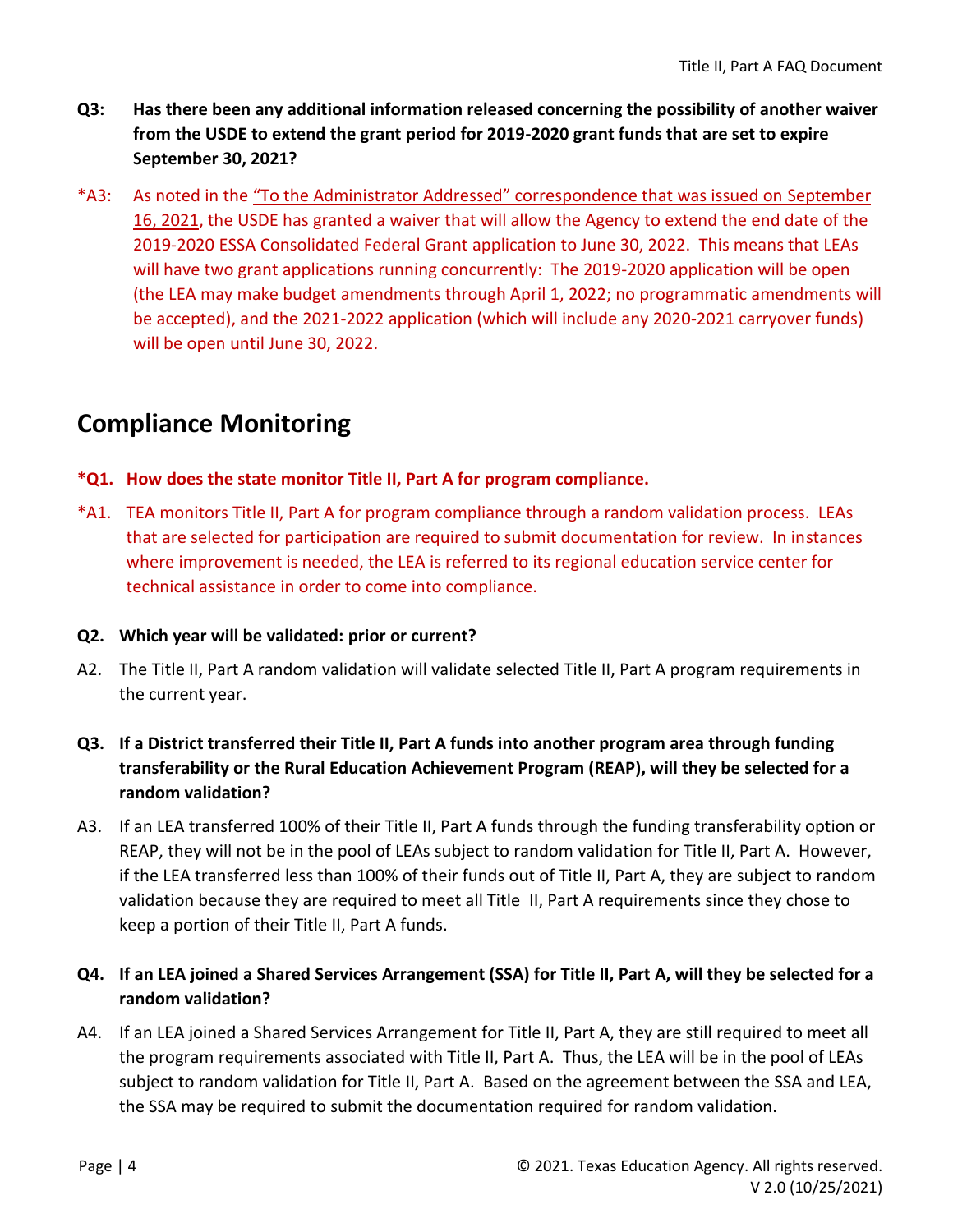### **Comprehensive Needs Assessment**

#### **Q1. Should the needs assessment and improvement plan be completed at the end of an academic year, at the beginning of an academic year or after school starts?**

A1. The comprehensive needs assessment and initial improvement planning processes should be completed upon submission of the ESSA Consolidated Federal Grant Application. By certifying and submitting the application, the LEA is agreeing to the Program-Specific Provisions and Assurances which include references to the comprehensive needs assessment and improvement planning processes. The improvement plan is a living document and may change based on the LEA's needs. Documentation noting the changes would need to be retained locally in case of an audit and/or random validation monitoring. Please note that there are meaningful consultation requirements that also must be followed as it relates to the comprehensive needs assessment and improvement planning.

#### **Q2. Does the amount of federal funds budgeted per activity need to be noted in the District Improvement Plan (DIP)?**

A2. For Title II, Part A compliance purposes, the exact dollar amounts do not need to be noted in the DIP as they are already noted in the ESSA Consolidated Federal Grant Application, ESSA Consolidated Compliance Report and ESSA Consolidated Federal Grant Application Expenditure Reporting processes. Activities in the DIP do need to reference the specific federal program that is funding each of the activities. It is best practice to include an estimated amount range in the CIP and DIP.

### **Q3. Could the compliance documentation for an activity be listed in the CIP or does it have to be in the DIP?**

A3. If Title II, Part A funds are used at the campus level, the activity could be included in the Campus Improvement Plan and provided as supporting documentation to establish compliance.

#### **Q4. Where in statute is a comprehensive needs assessment and/or district improvement plan referenced for Title II, Part A purposes?**

A4. Historically, LEAs were required to conduct a needs assessment to engage key stakeholders under section 2122(c) of the ESEA, as amended by NCLB. While Title II, Part A of the ESEA, as amended by the ESSA, does not require the same formal needs assessment (although a needs assessment is required under other sections of ESEA), such an assessment may help ensure that Title II, Part A funds are used strategically, to maximize educator effectiveness and student outcomes. (Source: United States Department of Education *[Non-Regulatory Guidance for Title II, Part A: Building](https://www2.ed.gov/policy/elsec/leg/essa/essatitleiipartaguidance.pdf)  [Systems of Support for Excellent Teaching and Leading](https://www2.ed.gov/policy/elsec/leg/essa/essatitleiipartaguidance.pdf)* (September 27, 2016)). The professional development definition in ESSA also states that professional development activities "are an integral part of broad schoolwide and districtwide educational improvement plans." Thus, the reason that compliance can be documented via improvement plans is that they are documents that are universally implemented across LEAs. Additionally, this provides LEAs the opportunity to include the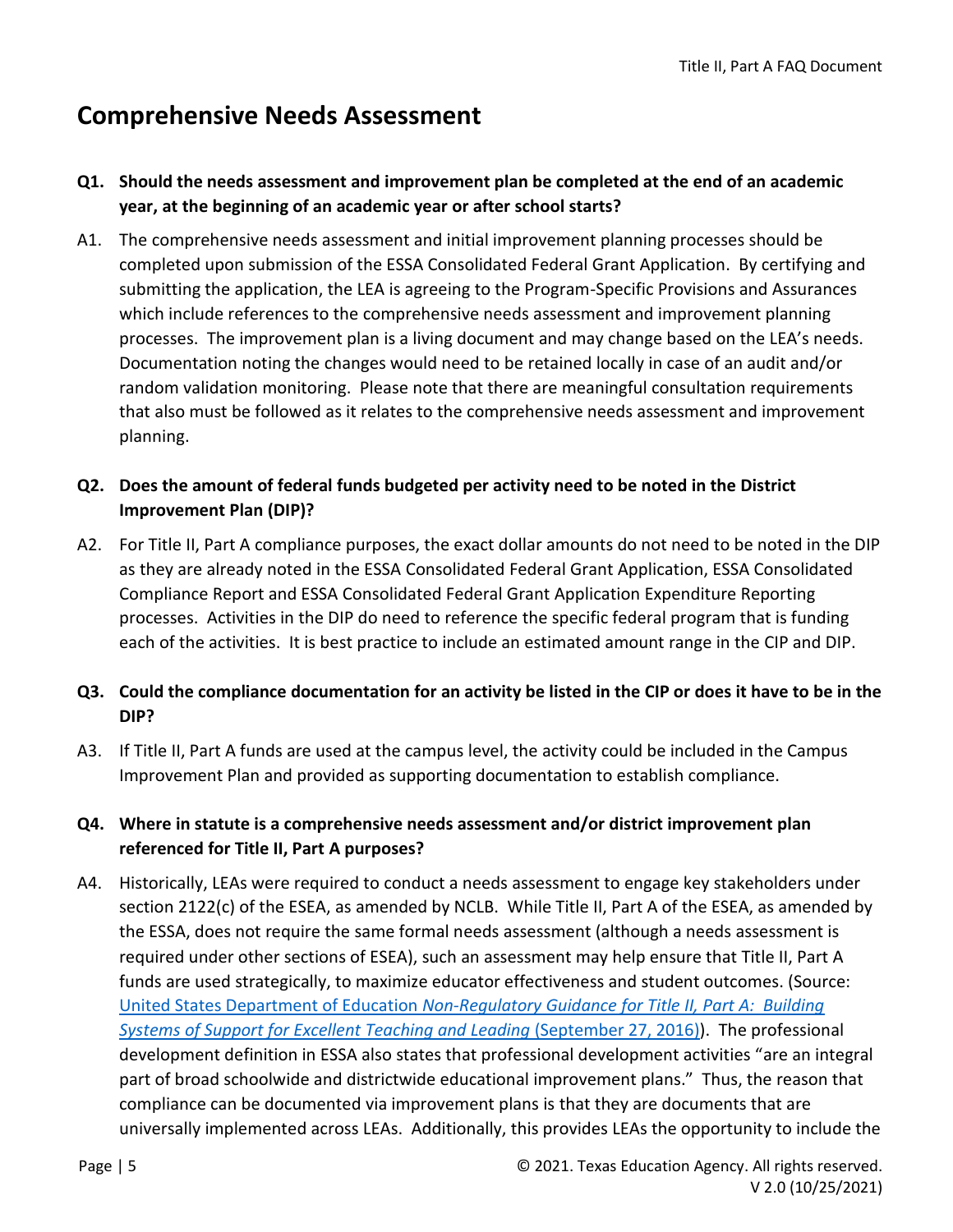Title II, Part A required information in a plan that is already developed rather than having to develop another document to establish compliance.

#### **Q5. Does each specific training/PD session need to be stated in the CNA/CIP or can it be more general?**

A5. The level of specificity to be included in the comprehensive needs assessment and campus improvement plan related to specific training and professional development activities is a local decision as long as the LEA is able to provide documentation that establishes compliance. LEAs are strongly recommended not to include vendor names and/or vendor-specific products. Instead, LEAs can include a general description of the service/activity.

# **Consultation**

- **Q1: What stakeholders are required in order for LEAs to meet the Title II, Part A consultation requirement?**
- A1: ESSA, Section 2102(b)(3)(A), requires LEAs to meaningfully consult with the following nine groups of stakeholders as they plan for, implement, and evaluate their Title II, Part A program:
	- Teachers
	- Principals
	- Other school leaders\*
	- Paraprofessionals (including organizations representing such individuals)
	- Specialized instructional support personnel\*\*
	- Charter school leaders (in an independent school district (ISD) that has in-district charter schools)
	- Parents
	- Community partners
	- Other organizations or partners with relevant and demonstrated expertise in programs and activities designed to meet the purpose of Title II, Part A

\*"Other school leaders" are defined in Section 8101(44) as a principal, assistant principal, or other individual who is:

- 1. an employee or officer of an elementary school or secondary school, local educational agency, or other entity operating an elementary school or secondary school; **AND**
- 2. responsible for the daily instructional leadership and managerial operations in the elementary school or secondary school building.

\*\*Specialized instructional support personnel are defined in Section 8101(47) as—

1. school counselors, school social workers, and school psychologists; and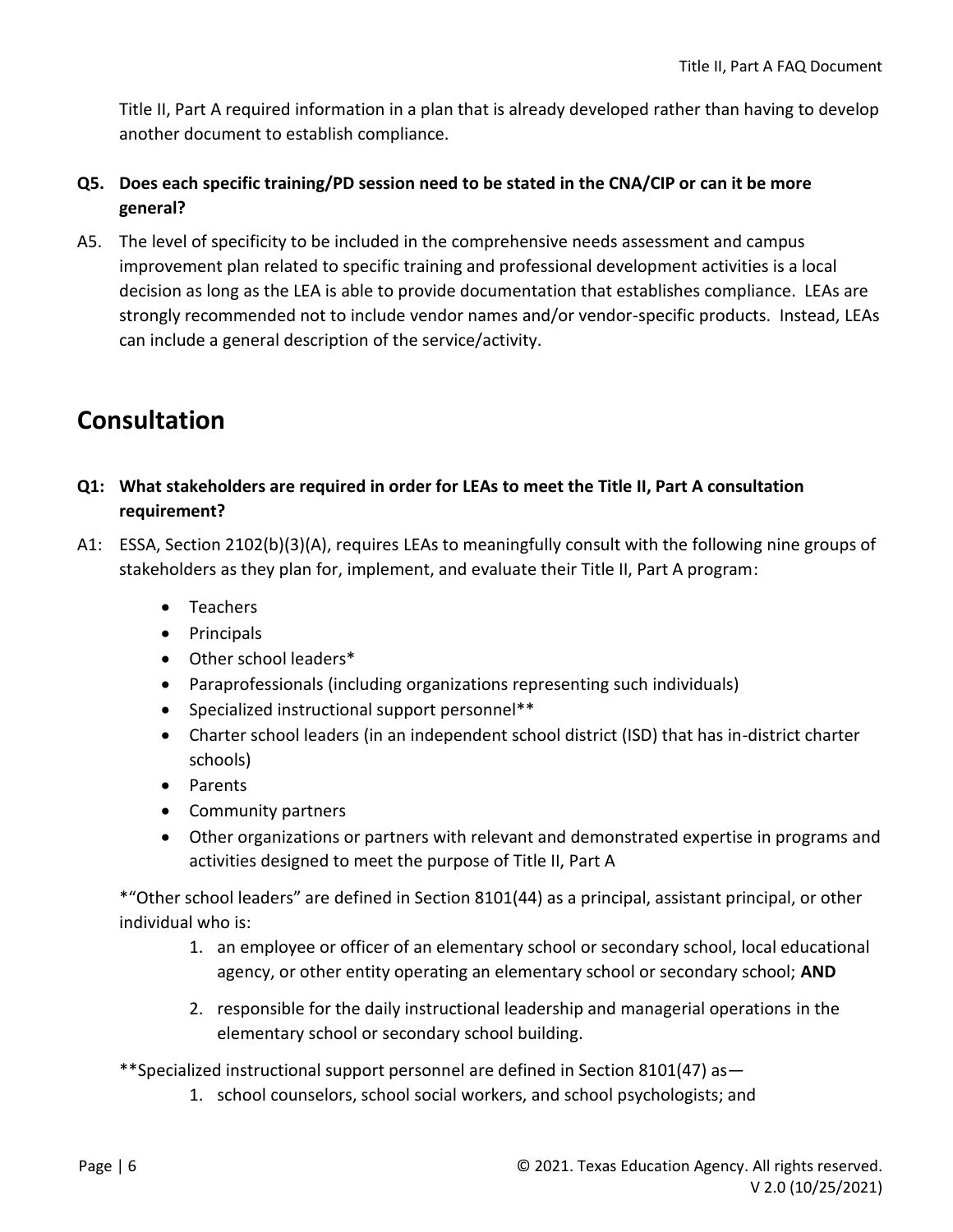2. other qualified professional personnel, such as school nurses, speech language pathologists, and school librarians, involved in providing assessment, diagnosis, counseling, educational, therapeutic, and other necessary services as part of a comprehensive program to meet student needs.

#### **Q2: Should each campus have Title II, Part A stakeholder committee or is this a district-level committee?**

- A2: The statutory consultation requirement for Title II, Part A is at the district level.
- **Q3: What documentation is recommended to keep on file to show that stakeholder involvement occurred. Additionally, how many persons are recommended to be part of the process? Can the Site-based Decision-making (SBDM) committee meet the consultation requirement?**
- A3: Typically, documentation of stakeholder meetings includes sign-in sheets with the name of the meeting, the date, stakeholder names, and roles for the required stakeholders. Given the increased use of virtual meeting environments during the 2019-2020 and 2020-2021 school years, participant rosters that include the meeting title, meeting date, and stakeholder names and roles would be acceptable substitutes for the more traditional sign-in sheets. This eliminates the need of a participant signature. In addition, meeting agendas and meeting notes should provide evidence of meaningful consultation with the required stakeholders in the development of the Title II, Part A program. It should be clear from the agendas and minutes that the stakeholders have a genuine opportunity to participate in the planning and decision-making; this should not be a "rubber stamp" approval.

As to the number of participants, in instances where the statute indicates that a required category of membership is plural (i.e., teachers, parents, etc.), there should be at least two representatives per category in order to ensure compliance.

It is possible that the SBDM committee could meet the consultation requirement, if all of the stakeholders required for Title II, Part A are participants on the SBDM committee and if the committee's participation in the planning and decision-making for the Title II, Part A program is documented.

#### **Q4: What is meant by "meaningful" consultation?**

A4: "Meaningful consultation" refers to a genuine opportunity to participate and provide input into planning and decisions concerning the program. The required stakeholders must have a genuine opportunity to participate in the planning and decision-making; it should not be a "rubber stamp" approval.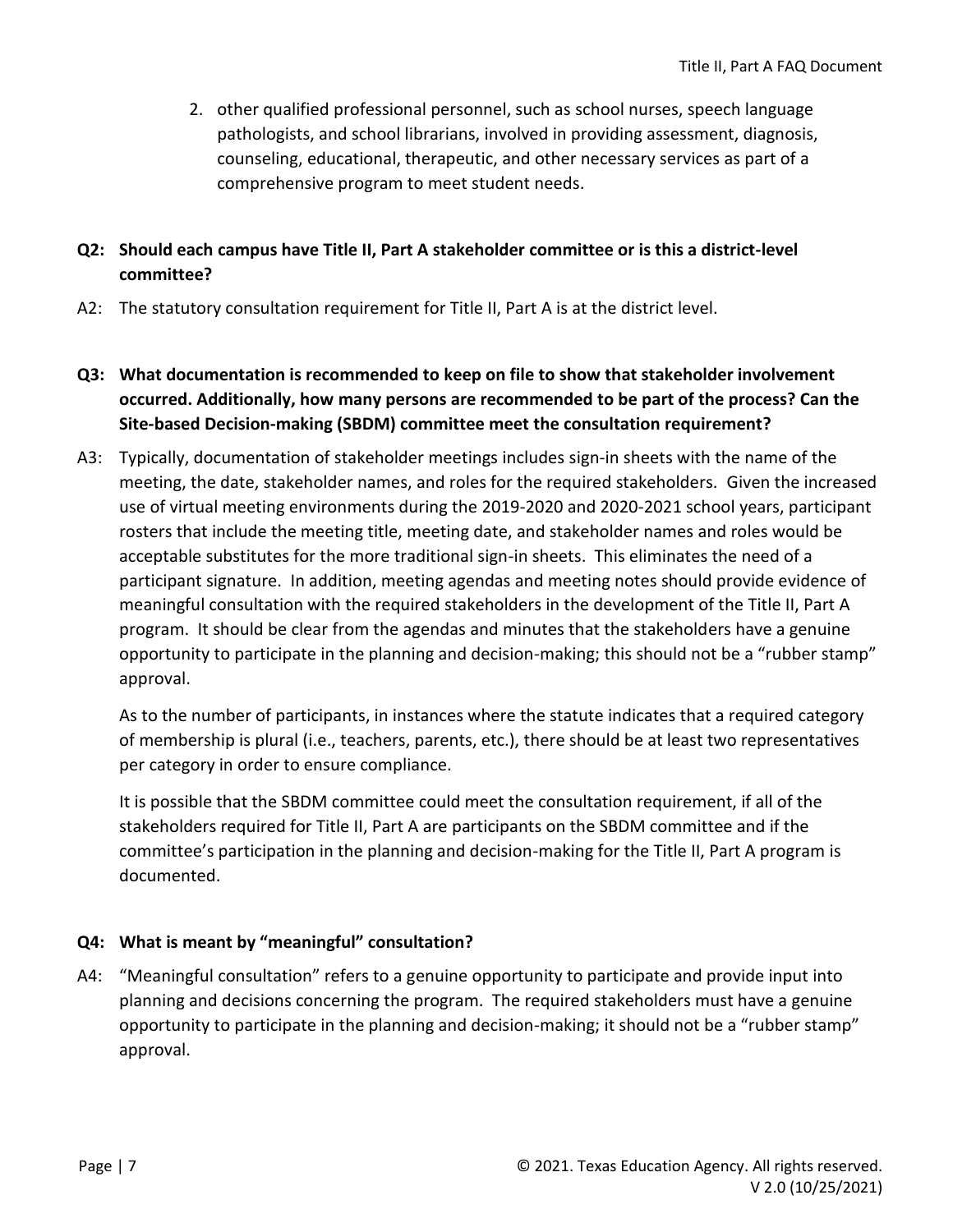#### **Q5: Can the documentation provided for meaningful consultation reference DIP or CIP coordinated meetings or does there have to be a specific Title II, Part A meeting?**

- A5. Having a coordinated meeting with other programs that includes all the Title II, Part A required stakeholders for meaningful consultation and to seek advice for continuous improvement of the Title II, Part A program would meet the meaningful consultation requirements in Title II, Part A. The meeting(s) would also need to include the use of data and ongoing consultation requirements specific to Title II, Part A. It is not required that separate meetings be held for planning purposes related to the Title II, Part A program.
- **Q6. Some small LEAs do not have multiple people to meet the required stakeholder requirements. For example, there are small LEAs that only have 1 principal in their LEA and the requirement references "Principals." How does the LEA document this type of exception?**
- A6. We understand that small LEAs may not have multiple people to meet the required stakeholder requirements for a group of stakeholders. For example, if an LEA only has 1 principal in their LEA, it can be noted on the sign in sheet retained as documentation. However, this does not mean that an LEA can exclude a group of stakeholders because they weren't invited to participate and were an available group of stakeholders in the LEA.

#### **Q7. Are the dates of meetings, surveys, etc. relevant when it comes to documentation retained to show compliance?**

A7. Dates of meetings are relevant because they can justify compliance with the "ongoing consultation" requirements related to the academic year in question. A list of meeting dates would not be sufficient documentation to show compliance. Meeting agendas and minutes, sign-in sheets and/or surveys/results would need to be provided along with the specific dates as documentation of the meaningful consultation requirements. Surveys, as a form of documentation, are also relevant as long as a summary or synthesis of the survey responses/results accompany the survey provided as documentation.

#### **Q8. Are the meaningful consultation requirements for Title II, Part A similar to the PNP consultation requirement in that it has to be timely (i.e. the beginning of the year)?**

A8. The meaningful consultation requirements for Title II, Part A are not necessarily similar to the PNP consultation requirement about timely consultation at the beginning of the year. Although the beginning of the year is the natural time for the Title II, Part A meaningful consultation process to begin because that is the time when planning takes place, multiple meetings held throughout the year shows ongoing consultation. The CIP/DIP is a living document and may need to be revised at multiple points in the year and thus, ongoing consultation may be useful in that process of continuous improvement.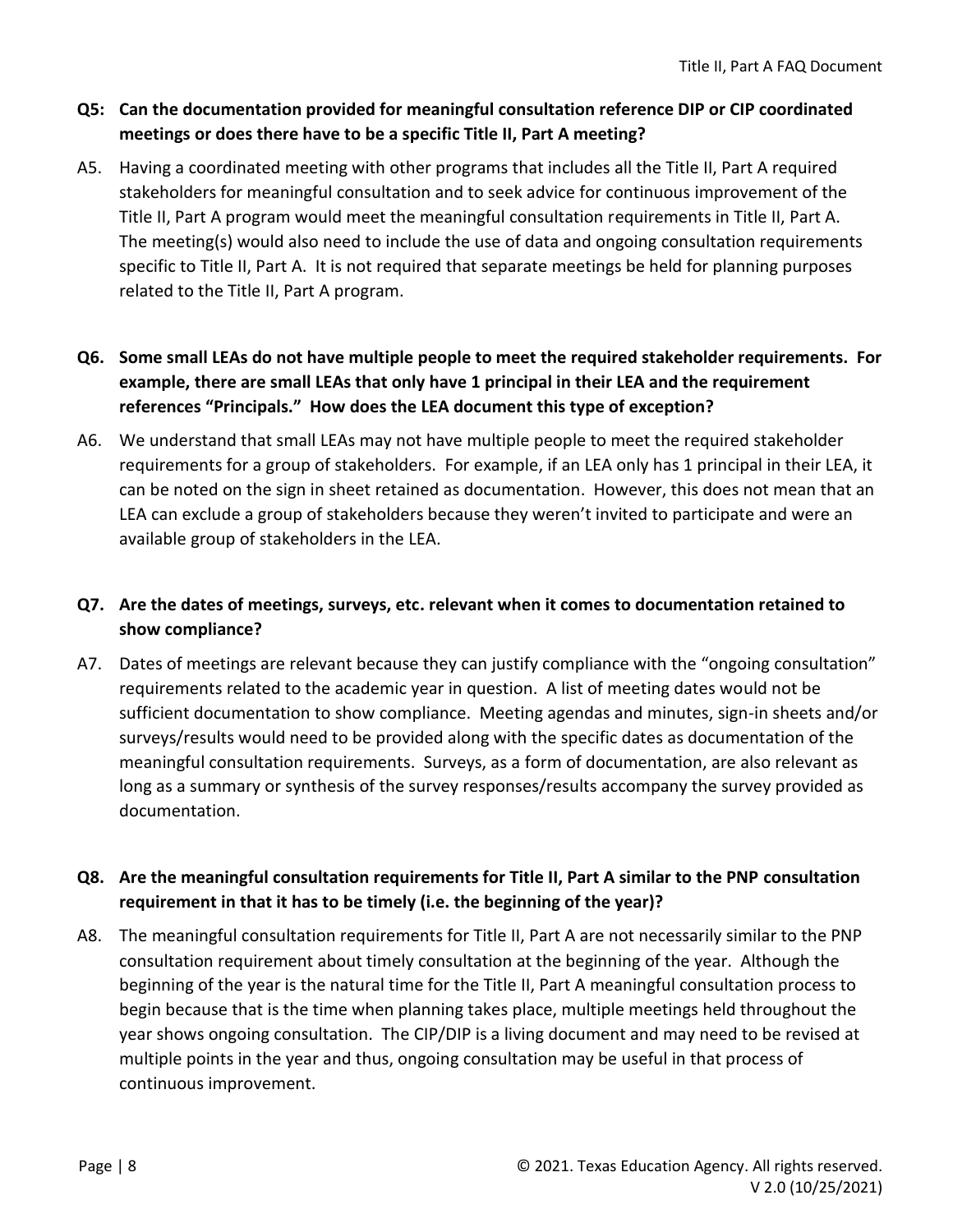#### **Q9. Are a school librarian and a school counselor considered "other school leaders"?**

A9. In terms of stakeholder requirements related to the Title II, Part A LEA meaningful consultation process, a school librarian and school counselor would be considered specialized instructional support personnel. A school librarian or school counselor may be considered "other school leaders," if they meet the definition of school leader.

#### **Q10. What are examples of other organizations or partners with relevant and demonstrated expertise in programs and activities designed to meet the purpose of Title II, Part A?**

A10. Individuals or organizations with relevant and demonstrated expertise in programs and activities designed to meet the purpose of Title II, Part A include, but are not limited to the following: professional development providers, Education Service Center federal programs personnel, and professional development consultants.

#### **Q11. To meet the meaningful consultation requirements, are face to face meetings the only method to establish compliance?**

A11. No. Although having meetings that include all the required stakeholder groups represented may be the simplest way of ensuring program compliance with the requirements associated with meaningful consultation, there are multiple methods of establishing compliance.

For example, an LEA may choose to seek advice from teachers regarding how best to improve the LEA's activities to meet the purpose of Title II, Part A by administering a survey or having a focus group. In turn, the LEA may use the data obtained to continually update and improve their Title II, Part A activities. The LEA would need to retain documentation showing the process and results associated with the advice sought.

Additionally, to meet the stakeholder group requirement of other organizations or partners with relevant and demonstrated expertise in programs and activities designed to meet the purpose of Title II, Part, an LEA may choose to seek advice from their Education Service Center (ESC) federal programs staff regarding how best to improve the LEA's activities to meet the purpose of Title II, Part A by attending ESC offered Title II, Part A meetings and/or training opportunities. In turn, the LEA may use the data obtained to continually update and improve their Title II, Part A activities. The LEA would need to retain documentation showing the process and results associated with the advice sought.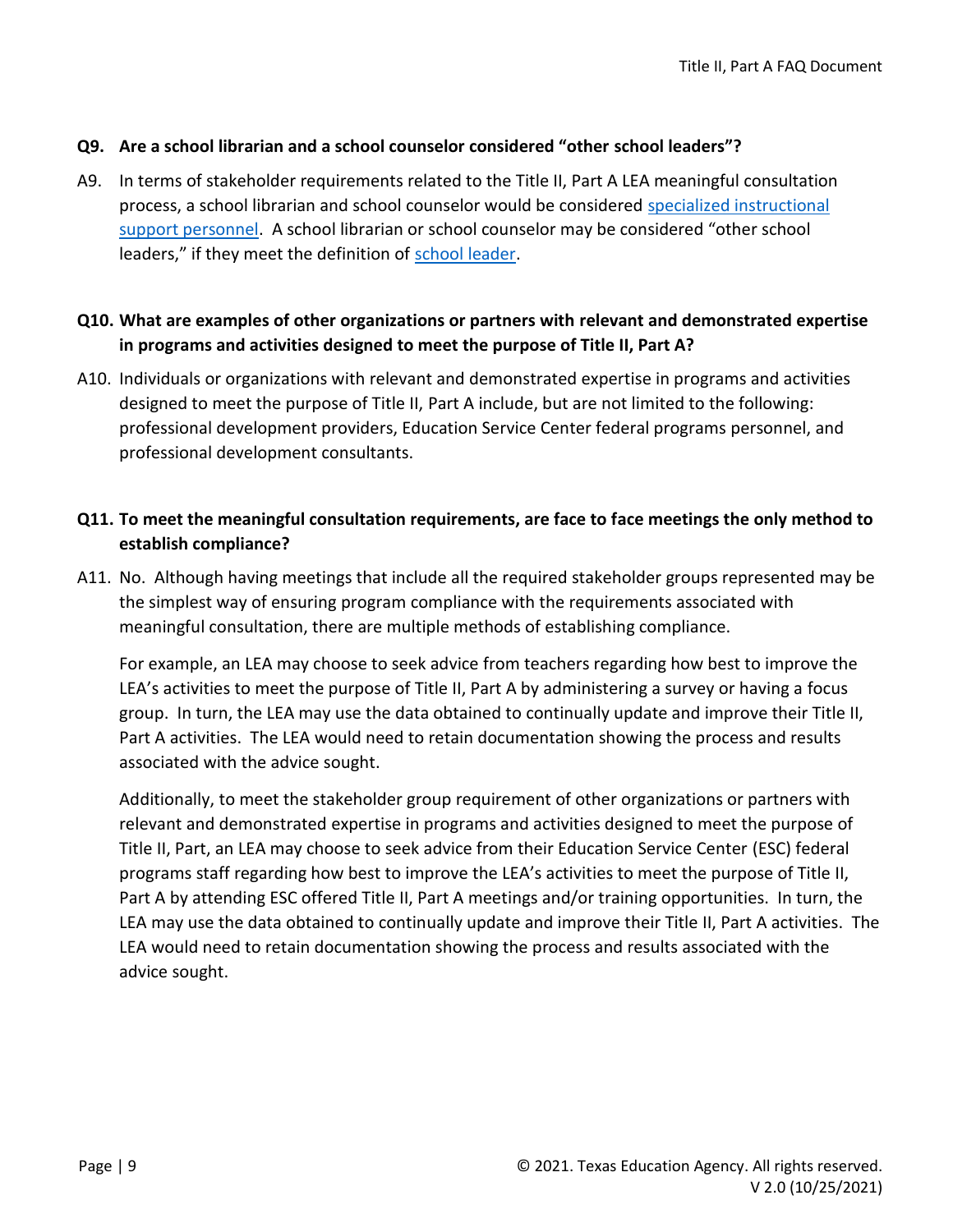# **Coordination**

- **Q1. What happens if an LEA does not include the local amounts for a professional development activity noted in the DIP? How would an LEA document that coordination of professional development activities is occurring?**
- A1. For Title II, Part A compliance purposes, the exact federal dollar amounts do not need to be noted in the DIP as they are already noted in the ESSA Consolidated Federal Grant Application, ESSA Consolidated Compliance Report and ESSA Consolidated Federal Grant Application Expenditure Reporting processes. Activities in the DIP do need to reference the specific federal program that is funding each of the activities. Making reference to other federal, state and/or local funds being used for Title II, Part A related professional development activities can be used to document Title II, Part A coordination of professional development activities through other federal, state and local programs. It is best practice to include an estimated amount range in the CIP and DIP.

#### **Q2. In reference to coordination of professional development activities, can Title II, Part A fully fund an activity that includes participation of other programs like Title III?**

A2. In order to increase program effectiveness, eliminate duplication, and reduce fragmentation of the instructional program, coordination is a critical requirement of Title II, Part A. The example referenced can be considered coordination with another federal program. For allowability of the activity, please see the Use of Funds section of the [Title II, Part A Program Guide.](https://tea.texas.gov/sites/default/files/T2AProgramGuide.pdf)

#### **Q3. Can you give an example of coordinating with community examples?**

A3. The Title II, Part A Non-Regulatory Guidance and/or ESEA provides the following examples of recommended strategies related to coordinating with the community.

Teacher Leadership - Participating in community of learning opportunities and other professional development opportunities with diverse stakeholder groups such as parents, civil rights groups, and administrators, to positively impact student outcomes; for example, through a forum to discuss the implication of a policy or practice on a school community, or organizing a community-wide service learning project, where teachers afterwards work together to imbed conclusions of these activities into their teaching.

Educator Cultural Competence - Improving the recruitment, placement, support, and retention of culturally competent and responsive educators, especially educators from underrepresented minority groups, to meet the needs of diverse student populations. These efforts may include, but are not limited to: Providing financial support to educator recruitment programs within the community to improve hiring and retention of a diverse workforce; Offering career advancement opportunities for current staff members, such as paraprofessionals, who have worked in the community for an extended period of time, to support their efforts to gain the requisite credentials to become classroom instructors; and Partnering with preparation providers including local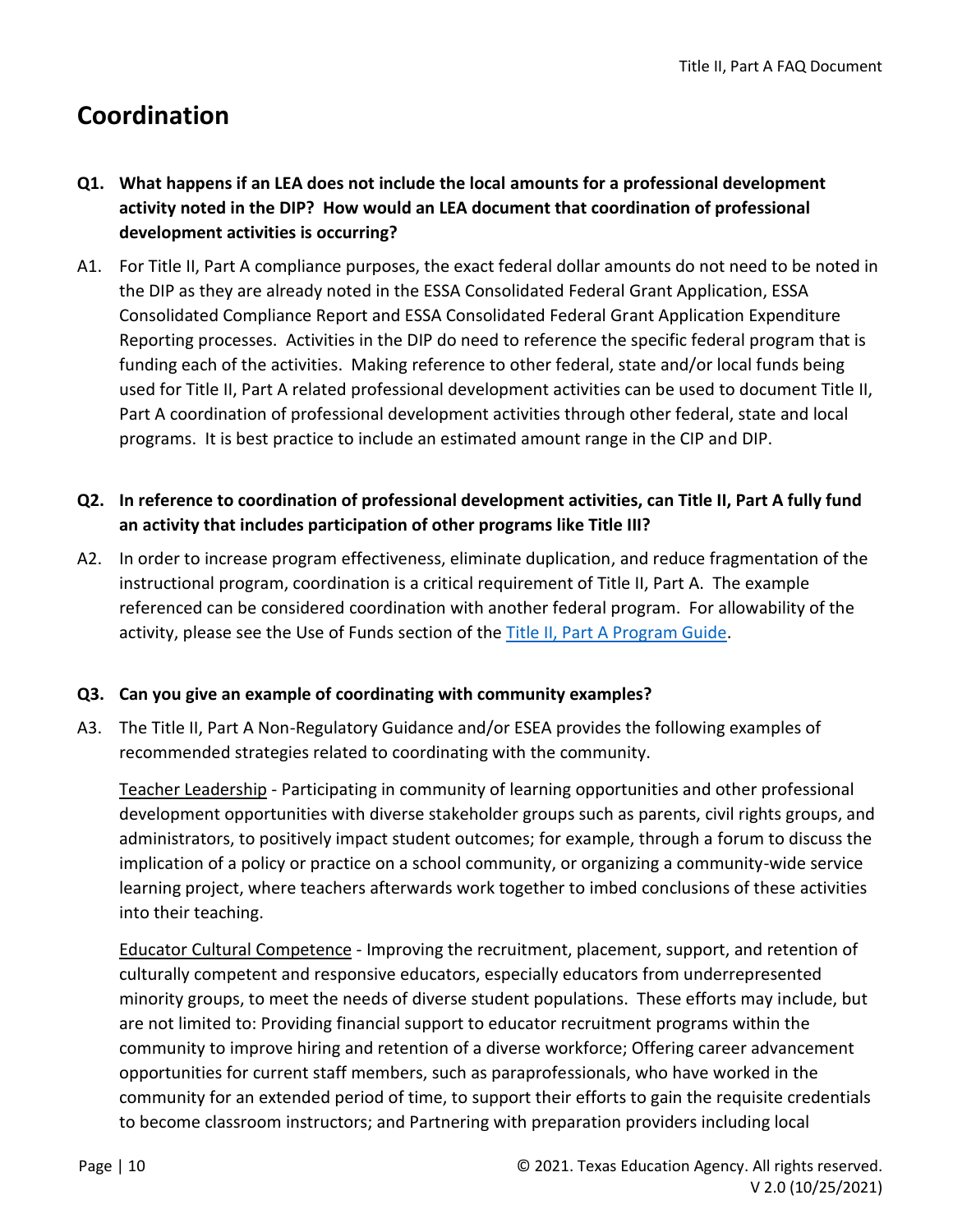community colleges, Institutions of Higher Education (IHEs), Minority Serving Institutions, and alternative route providers, to build a pipeline of diverse candidates.

Evidence-Based Professional Development - ESSA promotes the implementation of high-quality, personalized, evidence-based professional development for teachers, instructional leadership teams, principals, or other school leaders, that is focused on improving teaching and student learning. Under ESSA, professional development should be sustained, personalized, and jobembedded initiatives that address identified needs rather than stand-alone, one-day, or short-term professional development. ESSA states this professional development may include training teachers, principals, or other school leaders to: Effectively engage parents, families, and community partners and coordinate services between school and community; and develop policy with school, local educational agency, community, or State leaders.

Supporting Students Affected by Trauma and/or Mental Illness - ESSA supports the provision of inservice training for school personnel in techniques and support related to identifying and supporting students affected by trauma or mental illness, including the use of referral mechanisms, partnerships with outside organizations, or addressing school conditions for learning such as safety, peer interaction, drug and alcohol abuse, and chronic absenteeism.

Other activities include community partner involvement in the meaningful consultation process of planning for your LEA's Title II, Part A program; and partnering with community partners for topic specific professional development opportunities (i.e. mental health, safety, health, nutrition, etc.).

# <span id="page-10-0"></span>**Parent and Family Engagement**

### **Q1. How and in what context would it be allowable to use Title II, Part A funds to provide training to parents?**

A1. The intent and purpose of Title II focuses on professional development for teachers, principals and other school leaders. Although Title II, Part A does support parent engagement in various ways, it could be difficult to document that providing training to parents directly would align with the intent and purpose of Title II, Part A. You may consider inviting parents to a Title II, Part A professional development opportunity provided to teachers, principals and/or other school leaders in which the LEA has paid a set amount for the training rather than a per participant cost and ensure that by including parents it does not have an adverse effect on the training received by the teachers, principals and/or other school leaders.

Parent engagement in Title II, Part A would be allowable in the following ways. For example, parents are required stakeholders in the meaningful consultation and planning processes associated with the use of Title II, Part A funds. Additionally, Title II, Part A funds could be used to provide professional development to teachers, principals and other school leaders aimed at strategies for engaging parents, families, and community partners if the professional development meets the ESSA definition of professional development. Although funds used to pay for professional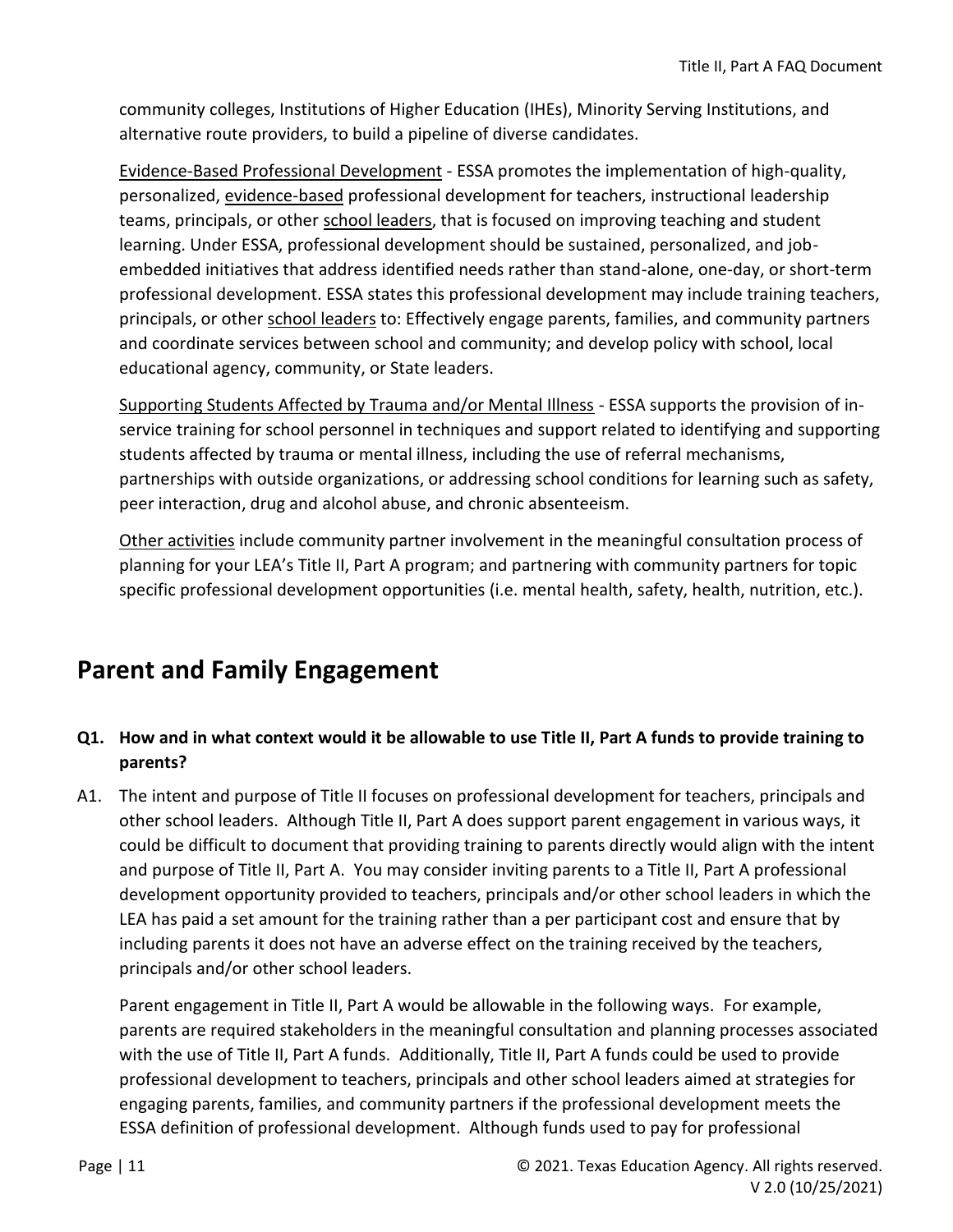development activities associated with parent engagement or involvement strategies are considered allowable under Title II, Part A, there are several steps and requirements for using Title II, Part A funds. "Allowable" under Title II, Part A is only one part of the required steps. Please reference the Use of Funds section o[f Title II, Part A Program Guide](https://tea.texas.gov/sites/default/files/T2AProgramGuide.pdf) for additional information.

### <span id="page-11-0"></span>**Prioritization of Funds**

- **Q1: If the LEA has never done Title I, Part A in previous years, would we have to show prioritization of funds for Title II, Part A?**
- A1: If the LEA has not participated in Title I, Part A, the LEA would not be involved in the Title I School Improvement grant; therefore, that piece of the prioritization of funds requirement would not be applicable. However, all campuses would have a low-income percentage, which is what the second part of the prioritization of funds requirement refers to. The LEA should prioritize the campuses with the highest percentages of low-income students when planning for its Title II, Part A program.

### <span id="page-11-1"></span>**Professional Development**

- **Q1: What is a good way to keep track of professional development when teachers attend out-ofdistrict training?**
- A1: One possibility is to collect copies of completion certificates from teachers who attend out-ofdistrict training. This is a district decision, however, and should follow district procedures.
- **Q2: Can we pay to send district administrators to professional development using Title II, Part A?**
- A2: The intended beneficiaries of the Title II, Part A program are teachers, principals, and other school leaders. The term "other school leaders" is defined in Section 8101(44) as a principal, assistant principal, or other individual who is:
	- 1. an employee or officer of an elementary school or secondary school, local educational agency, or other entity operating an elementary school or secondary school; **AND**
	- 2. responsible for the daily instructional leadership and managerial operations in the elementary school or secondary school building.

In order for an LEA to send a district administrator to professional development using Title II, Part A funds, the LEA would need to document how such an expenditure meets the intent and purpose of Title II, Part A.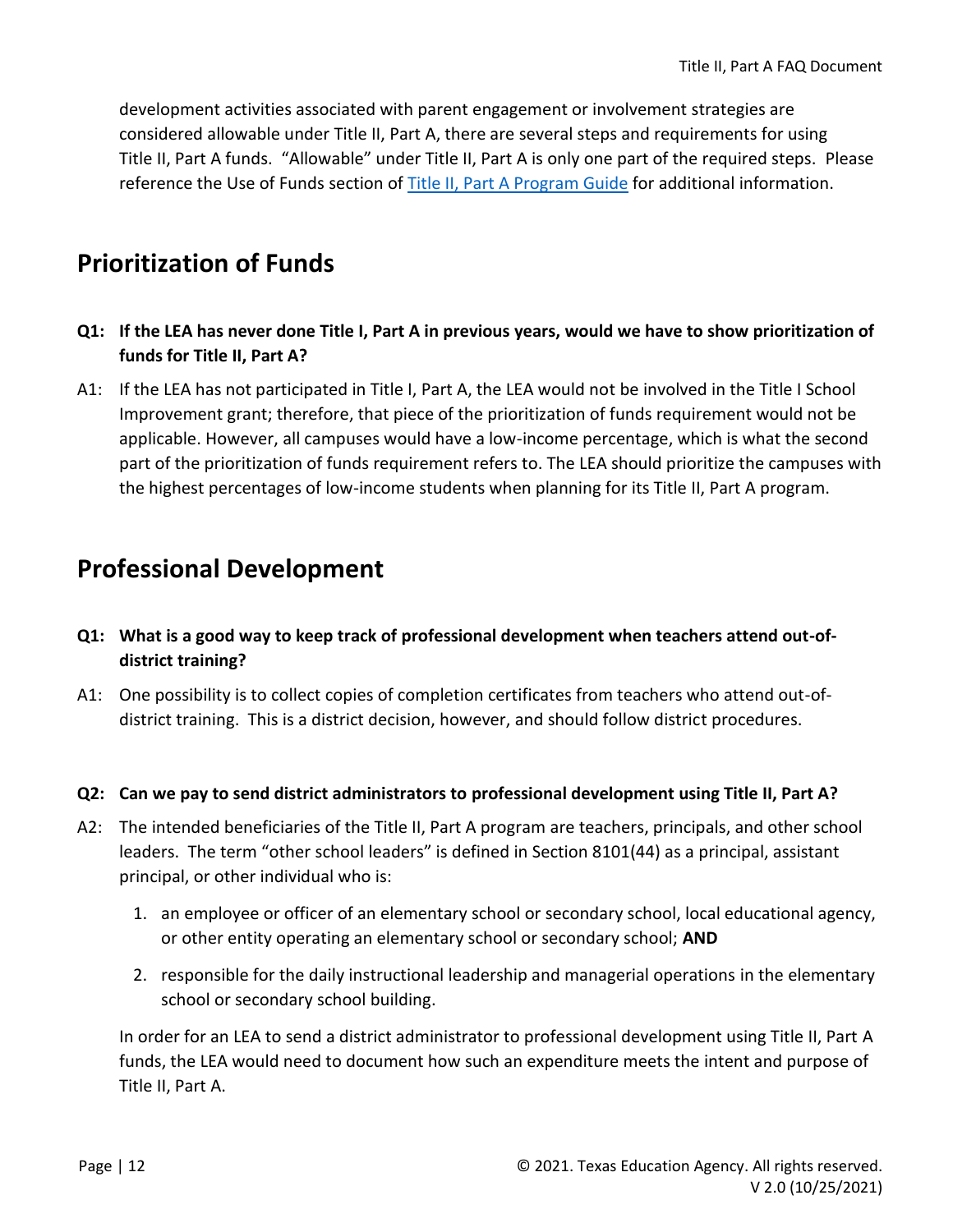#### **Q3: In regard to Title II, Part A, what is the best way to document that a practice/professional development is evidence-based according to the definition listed in the Title II, Part A Program Guide?**

A3: The ESSA statute [Section 8101(21)(A)] defines "evidence-based" as meaning an activity, strategy, or intervention that—

> (i) demonstrates a statistically significant effect on improving student outcomes or other relevant outcomes based on—

(I) strong evidence from at least 1 well-designed and well-implemented experimental study;

(II) moderate evidence from at least 1 well-designed and well-implemented quasiexperimental study; or

(III) promising evidence from at least 1 well-designed and well-implemented correlational study with statistical controls for selection bias; or (ii)(I) demonstrates a rationale based on high-quality research findings or positive evaluation that such activity, strategy, or intervention is likely to improve student outcomes or other relevant outcomes; and

(ii) includes ongoing efforts to examine the effects of such activity, strategy, or intervention.

For documentation, the LEA would need to be able to provide a copy of evidence from such a study, to show why the LEA believes that the activity or strategy will be effective in meeting the needs of its target population. The LEA would also need to show its own evaluation efforts to determine the effectiveness of the activity or strategy after implementation.

### **Q4: Would Central Office staff who are instructional leaders, example the instructional office over the math dept, not be allowed to attend Title II-funded training?**

A4: It would not be a problem for additional staff to attend Title II-funded trainings, so long as it did not increase the cost of the training, and so long as the training is meeting the intent and purpose of Title II, Part A to improve educator quality and effectiveness.

#### **Q5: Can funds be used for face-to-face professional development now?**

- A5: This has always been a district decision.
- **Q6: An LEA has conducted its needs assessment and has, as part of its plan, set aside a week of training that will begin this year and continue annually. This week will be at the end of July or first of August and it is outside of the teachers' contracted days. This is to be part of the LEA's ongoing PD development for teachers in the classroom. The LEA want to separate it from all the back-to-**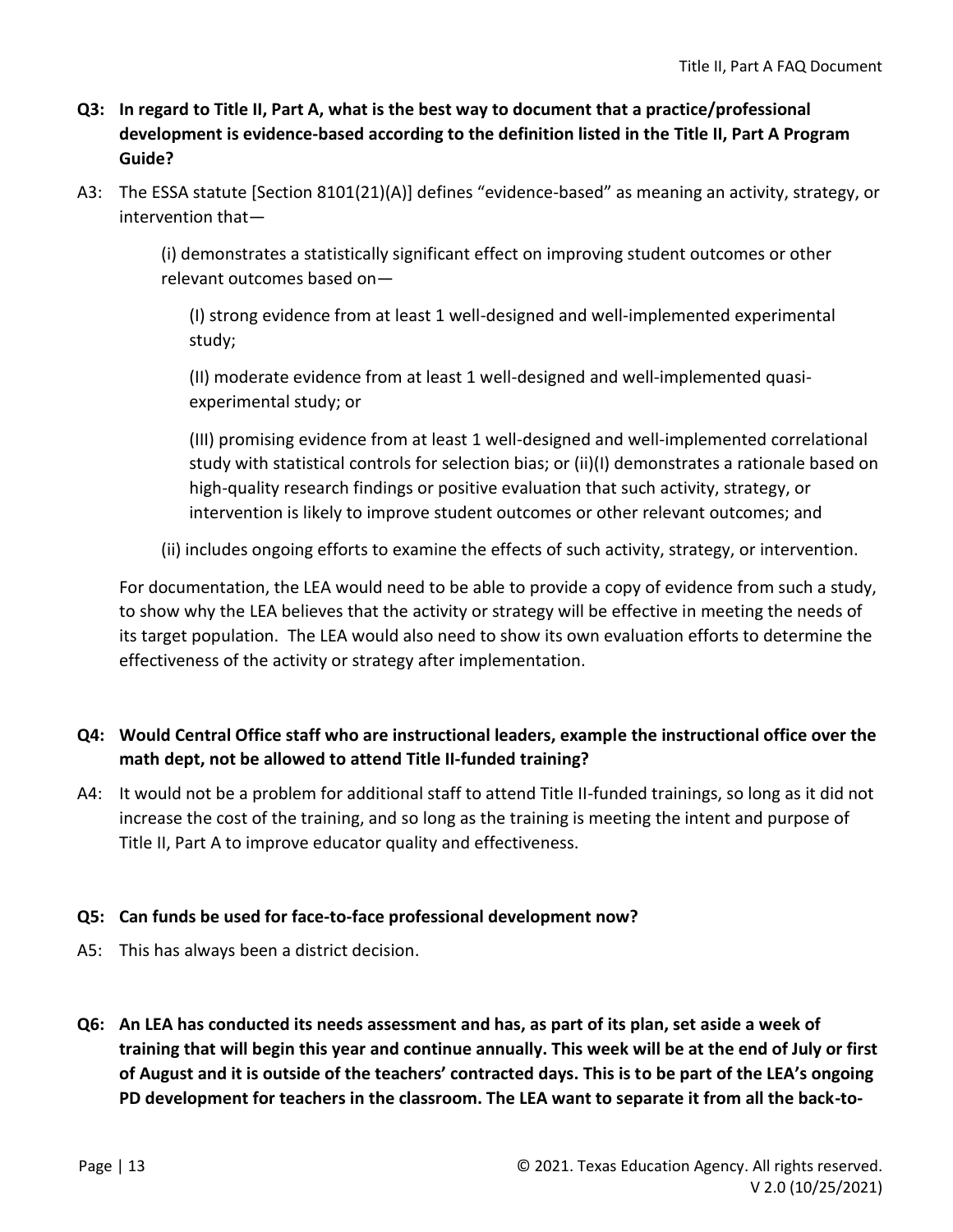**school training that occurs during in-service so that teachers will not be so overwhelmed with information.** 

**The LEA plans to provide their teachers with stipends to attend that week since it is outside of their contract days and will also have to pay for some of the PD as well. Assuming the PD meets the criteria of T2A, would these be allowable costs for Title 2?** 

A6: It would be allowable to plan for Title II, Part A to cover some type of PD that the LEA wants to continue on an annual basis. However, they would need to be sure that none of the PD that Title II is paying for is to meet a state requirement. Any PD provided with Title II, Part A funds must be supplemental.

It would be permissible to use Title II, Part A funds to be used for stipends to pay teachers for their time to attend supplemental training that is scheduled outside their contracted days.

- **Q7: Based on the definition of school leader, if an LEA wants to send a cohort of leaders/administrators/teachers to work with the regional education service center, in TIL (Texas Instructional Leadership) and if the principal supervisor works on campuses to coach the principals (not working at the service center, but floats from campus to campus), would this activity be an allowable use of Title II, Part A funds?**
- A7: Such a professional development opportunity for teachers, principals, and principal supervisors could be an allowable activity, as long as the activity is supplemental (i.e., not to meet state requirements).
- **Q8: Professional development can't be a one-time training, correct? Example: a trainer that comes to provide training on techniques that can be used in classroom to enhance teaching. Is this allowable, since teachers would be implementing the techniques in classroom?**
- A8: One-time trainings or stand-alone seminars can be allowable only if they are part of a broader professional development program or plan. It would be possible for an LEA to group several onetime trainings into a professional development plan for one or more of its teachers and/or principals.

#### **Q9: Can we spend Title II funds for master's degree classes for a teacher needing those to teach AP classes?**

A9: It can be allowable for Title II, Part A to pay for coursework that meets the ESSA definition of professional development, as well as the steps and requirements listed in the Use of Funds section of the Title II, Part A Program Guide.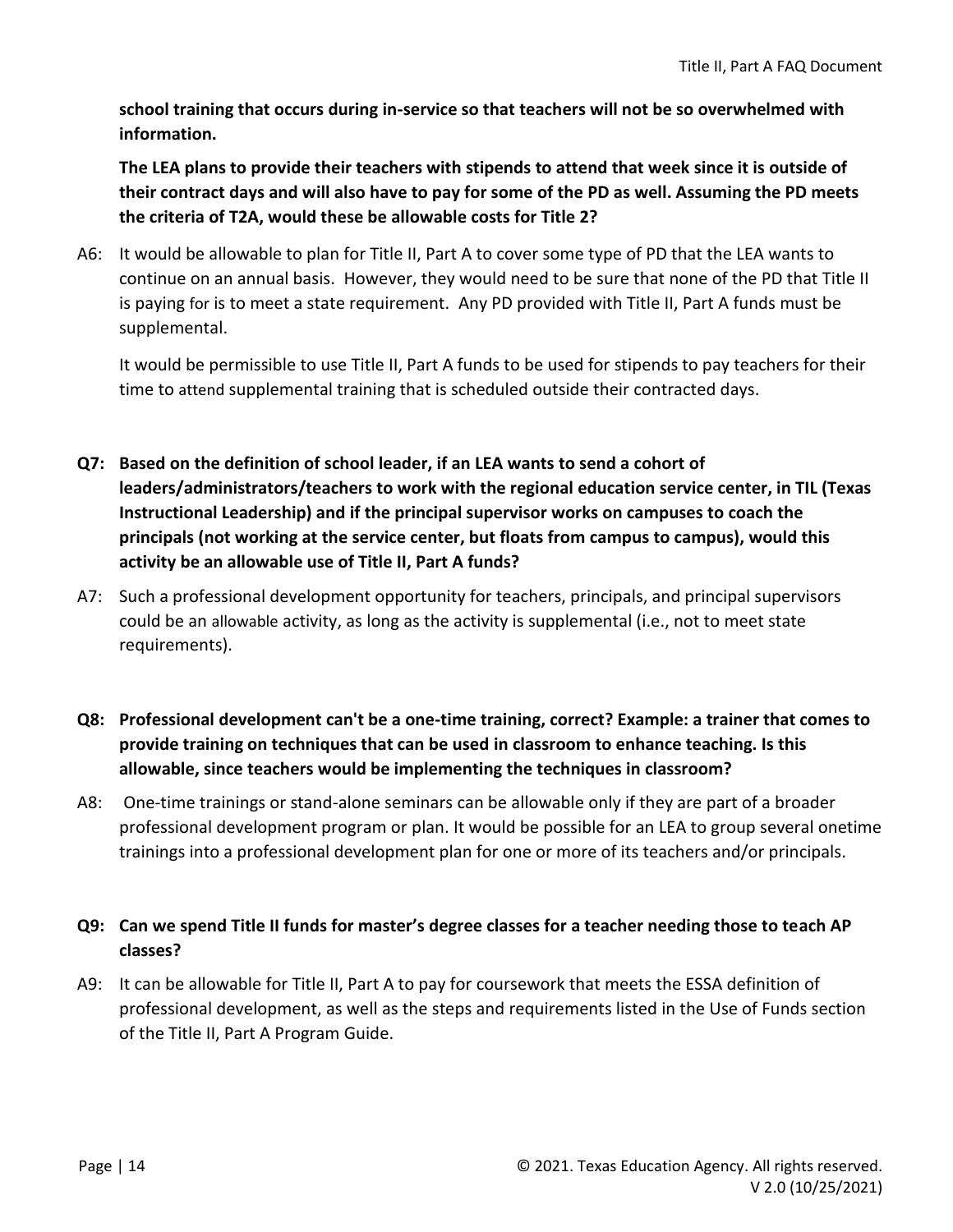- **\*Q10: We had a question regarding the use of Title II, Part A funds for professional development that is a district initiative. If the professional development activity is approved as an action item on a Board agenda, would it be an allowable cost for Title II, Part A?**
- \*A10: It depends on whether the Board is just approving the PD as an allowable activity, or whether they are requiring staff to participate in the PD. If they are just approving it as something that staff can participate in, then Title II, Part A might be able to fund it. However, if the Board is requiring staff to participate, then it would become an activity that is "required by state or local rule," and it would be considered supplanting for Title II, Part A to pay for it.

# **REAP/Funding Transferability**

- **Q1: If I do transferability of funds from Title II to Title I what guidelines do I adhere to?**
- A1: Funds that are transferred into another program through REAP or Funding Transferability follow the guidelines of the receiving program. So, if Title II, Part A funds are transferred into Title I, Part A, those funds follow the guidelines of Title I, Part A.

### **Q2: Could Title II, Part A funds that are REAPed or transferred still be used for professional development?**

A1: Title II, Part A funds that are REAPed or transferred to Title I, Part A are then used according to Title I, Part A rules. The funds may still be used for professional development, but this would be based on the Use of Funds requirements for Title I, Part A, and would have to meet the intent and purpose of the Title I, Part A program.

# <span id="page-14-0"></span>**Supplement, Not Supplant**

#### **Q1. Is it allowable for Title II, Part A funds to be used for the Reading Academies?**

- A1. Traditional SNS precludes Title II, Part A from being used for the Reading Academies in the instances where the academies are a state requirement. Therefore, the only instance where the academies may be considered allowable under Title II, Part A is if an LEA wants to provide the training to non-K-3 teachers. The HB3 state requirement is only for Principals and K-3 Teachers.
- **Q2. We have historically sent teachers to a conference with local funds. We would like to also send instructional coaches to that conference using Title II, Part A funds. Would this be considered a supplant?**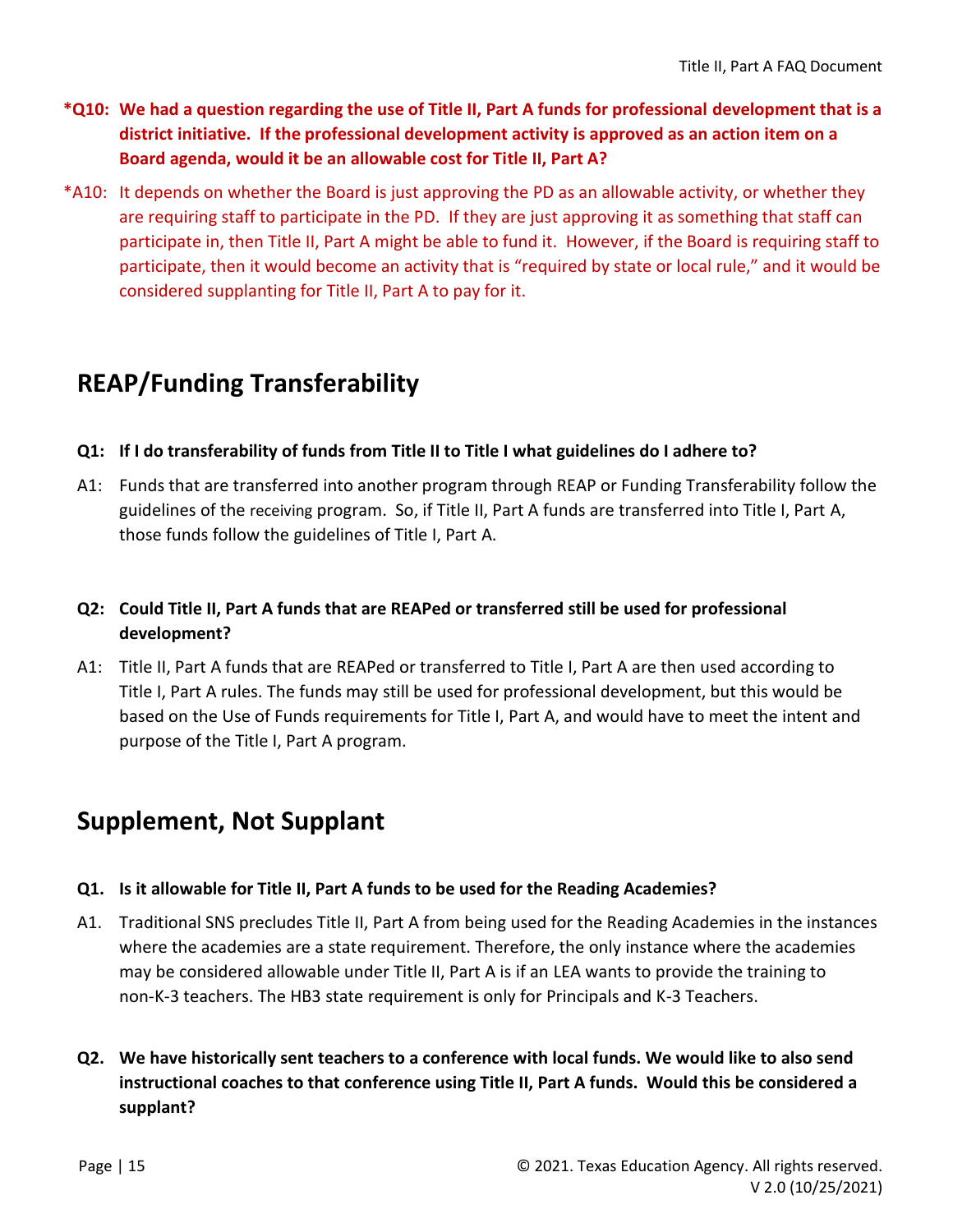- A2. Title II, Part A funds must be used to supplement, not supplant, any non-federal funds that would otherwise be used to pay for the activity. To "supplement" would be to enhance, expand, increase, or extend the programs and services offered with state and local funds. So, it is not the number of staff sent to the training, but the activity paid with grant funds that is to be considered. By paying with federal funds, the LEA must be able to demonstrate that they would enhance, expand, increase, or extend the programs and services offered with state and local funds.
- **Q3. Would it be considered a supplant if an LEA utilized Title II, Part A funds to pay for state-required professional development (i.e. District Testing Coordinator Training, 30-hour G/T training for teachers meeting the needs of G/T identified students and LPAC training for members of the LPAC committee)?**
- A3. Use of Title II, Part A funds for state required professional development activities as referenced in the question would be considered supplanting as per the "Providing Services Required Under State or Local Law Presumption of Supplant" noted on Page 4 of the most recent version of the Supplement, [Not Supplant Handbook.](https://tea.texas.gov/sites/default/files/SNS%20Handbook_4.0--revised%209-5-2019.pdf) In the event of a fiscal audit, the LEA must be prepared to provide documentation to rebut the presumption or work with their finance office to re-classify the funds.

#### **Q4. Would it be considered a supplant if an LEA utilized Title II, Part A funds to pay for salary increases as required by HB3(2019)?**

A4. Use of Title II, Part A funds for state required salary increases would be considered supplanting as per the "Providing Services Required Under State or Local Law Presumption of Supplant" noted on Page 4 of the most recent version of the [Supplement, Not Supplant Handbook.](https://tea.texas.gov/sites/default/files/SNS%20Handbook_4.0--revised%209-5-2019.pdf) In the event of a fiscal audit, the LEA must be prepared to provide documentation to rebut the presumption or work with their finance office to re-classify the funds.

#### **Q5: What is the Supplement, Not Supplant requirement for Title II, Part A?**

A5: ESSA, Section 2301, states that Title II, Part A funds "shall be used to supplement, and not supplant, non-Federal funds that would otherwise be used for activities authorized under this title."

#### **Q6: If a district requires certain professional development for every teacher to improve instruction, would using Title II, Part A funds be supplanting?**

A6: It depends. If the professional development is required by state law or by local policy, then using Title II, Part A funds to pay for the training would be a supplant. However, if the training is required of teachers as part of the LEA's districtwide plan or the teachers' individual growth plan, rather than prescribed by state law or local policy, the training could be provided with Title II, Part A funds.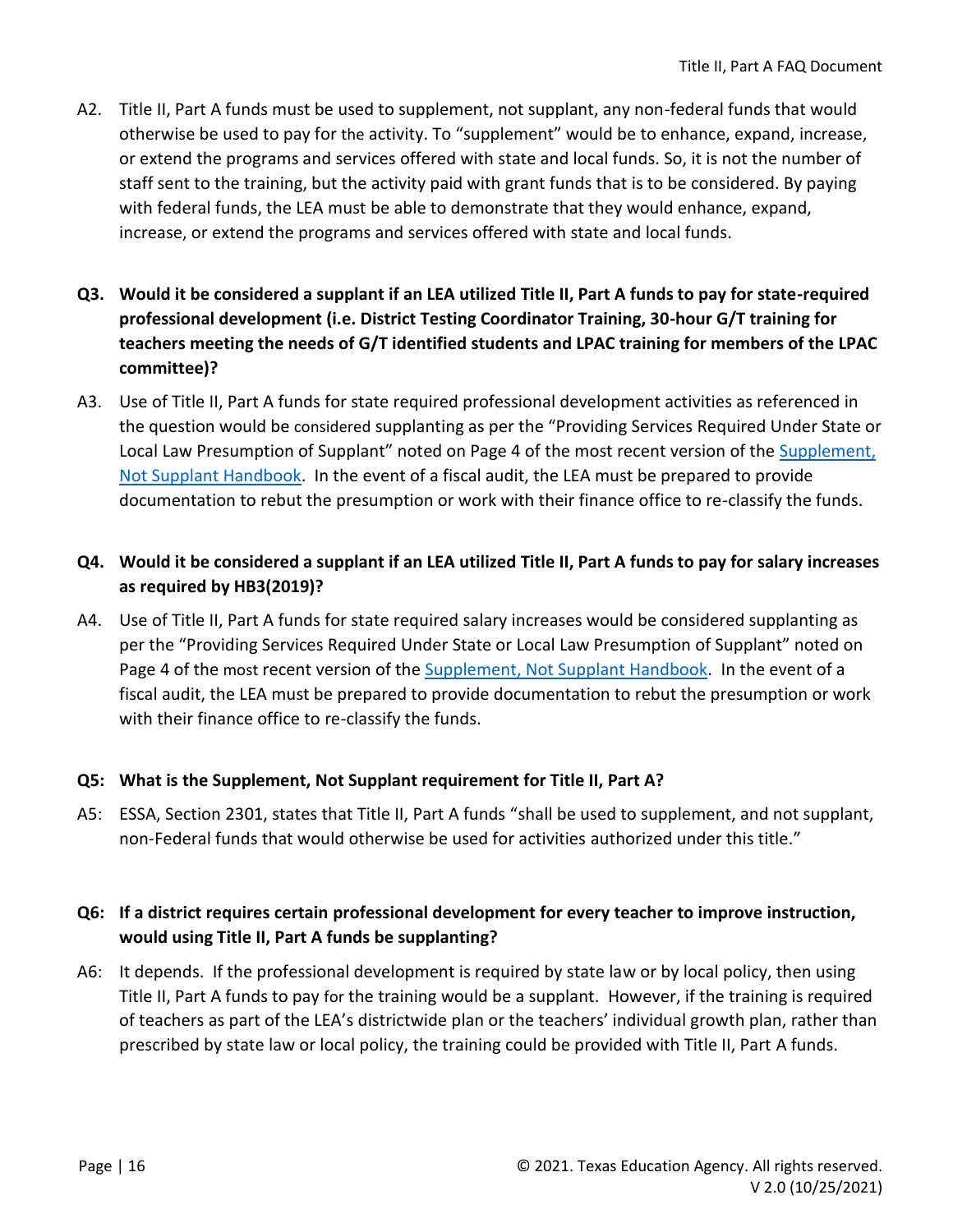- **Q7: Can an LEA use Title II, Part A funds to pay an annual membership to a job application system that allows applicants to submit one common online application to all participating LEAs? This system provides employers with easy access to thousands of applicants seeking employment in the education industry. Members benefit by avoiding the costly advertising expenses for open positions, and they have easy access to web-based modules that facilitate the applicant screening and hiring process.**
- A7: An employment application system such as the one described is usually for all LEA employees, including employees that may not be considered intended beneficiaries of the Title II, Part A program (i.e. food service, custodial, transportation, etc.). This raises concerns for potential supplanting, as well as not meeting the intent and purpose of the program. Because of this, it is not a use of funds that is recommended.
- **Q8: We were granted the Mentor Allotment last year and were able to pay for mentor stipends. This year, we were not granted the allotment, so may we go back to paying the stipends with Title II funds as in previous years?**
- A8: This would be an example of where the LEA would want to keep documentation showing that the state fund source that had been used is no longer available. (This could be minutes from a board meeting, or from a budget report.) This would be what an auditor would want to see in order for the LEA to successfully rebut the presumption of supplanting.
- **Q9: We have been paying a teacher out of Title II for class-size reduction, but it does not truly satisfy that requirement so I will be moving it back into the local budget but would need to move some of the locally paid mentor stipends to Title II. We may have to look at doing away with some of our stipends if I cannot do this. What can I do?**
- A9: The answer to this depends on whether the LEA can rebut the presumption of supplanting. If the LEA can document that the stipends will end because of budget reductions, the LEA can rebut the presumption of supplanting. However, the LEA must be careful not to plan to use Title II, Part A funds for the stipends so that the state/local funds that were previously used for stipends are available for use elsewhere. That would be seen by auditors as a supplant. It all comes down to the documentation.
- **\*Q10: We have been paying a teacher out of Title II for class size reduction, but it does not truly satisfy that requirement so I will be moving it back into the local budget but would need to move some of the locally paid mentor stipends to Title II. We may have to look at doing away with some of our stipends if I cannot do this. What can I do?"**
- \*A10: If the LEA can document that the stipends end because of budget reductions, then it could rebut the presumption of supplanting. However, the LEA must avoid planning to use Title II, Part A funds for the stipends so that they can use the local funds elsewhere. That would be seen as a supplant.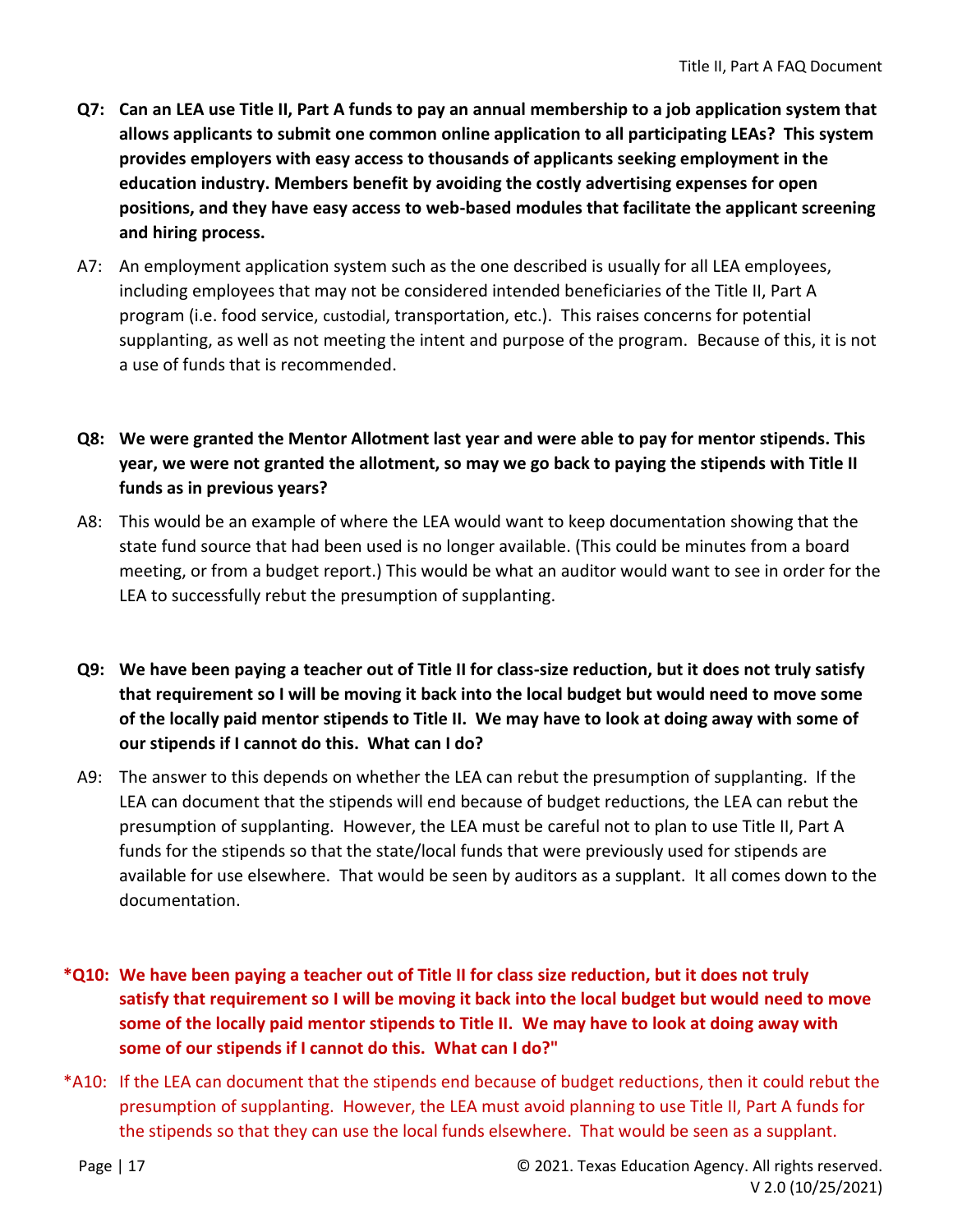# <span id="page-17-0"></span>**Use of Funds**

- **Q1. Can Title II, Part A funds be used to provide teachers with stipends to attend professional development outside of their work schedule (for example, after hours, during the summer or on weekends)?**
- A1. It depends. LEAs must determine that the professional development meets the requirements noted in the ESSA definition for professional development. Additionally, LEAs should to refer to the Use of Funds section of the [Title II, Part A Program Guide](https://tea.texas.gov/sites/default/files/T2AProgramGuide.pdf) to ensure that all use-of-funds criteria are met.
- **Q2. Can Title II, Part A funds be used to provide new teachers with stipends to attend new teacher orientation which is considered outside of their contracted workdays?**
- A2. It depends. New teacher orientations are known for providing general information about campus/LEA policies and procedures and in part do not focus on improving student academic achievement related to the State's challenging academic standards. Additionally, such orientations may not meet the ESSA definition for professional development activities. If an LEA determines that it meets the professional development requirements noted in the ESSA definition for professional development, it should to refer to the Use of Funds section of the [Title II, Part A](https://tea.texas.gov/sites/default/files/T2AProgramGuide.pdf)  [Program Guide](https://tea.texas.gov/sites/default/files/T2AProgramGuide.pdf) to ensure that all use-of-funds criteria are met.
- **Q3. Are recruitment and retention initiatives for effective teachers such as signing bonuses, recruitment materials, salary differentials or incentive pay considered Title II, Part A allowable expenditures?**
- A3. It depends. Although funds for recruitment and retention initiatives for effective teachers such as signing bonuses, recruitment materials, salary differentials or incentive pay are considered allowable under Title II, Part A, there are several steps and requirements for using Title II, Part A funds. "Allowable" under Title II, Part A is only one part of the required steps. Please reference the Use of Funds section of the [Title II, Part A Program Guide](https://tea.texas.gov/sites/default/files/T2AProgramGuide.pdf) for the steps required to determine whether an LEA can use Title II, Part A funds for a particular expense.

#### **Q4. Can an LEA use Title II, Part A funds to pay stipends and/or substitute costs associated with educators participating in professional development or mentorship initiatives?**

A4. It depends. Although funds used to pay for stipends and/or substitute costs associated with educators participating in professional development or mentorship initiatives are considered allowable under Title II, Part A, there are several steps and requirements for using Title II, Part A funds. "Allowable" under Title II, Part A is only one part of the required steps. Please reference the Use of Funds section of the [Title II, Part A Program Guide](https://tea.texas.gov/sites/default/files/T2AProgramGuide.pdf) for the steps required to determine whether an LEA can use Title II, Part A funds for a particular expense.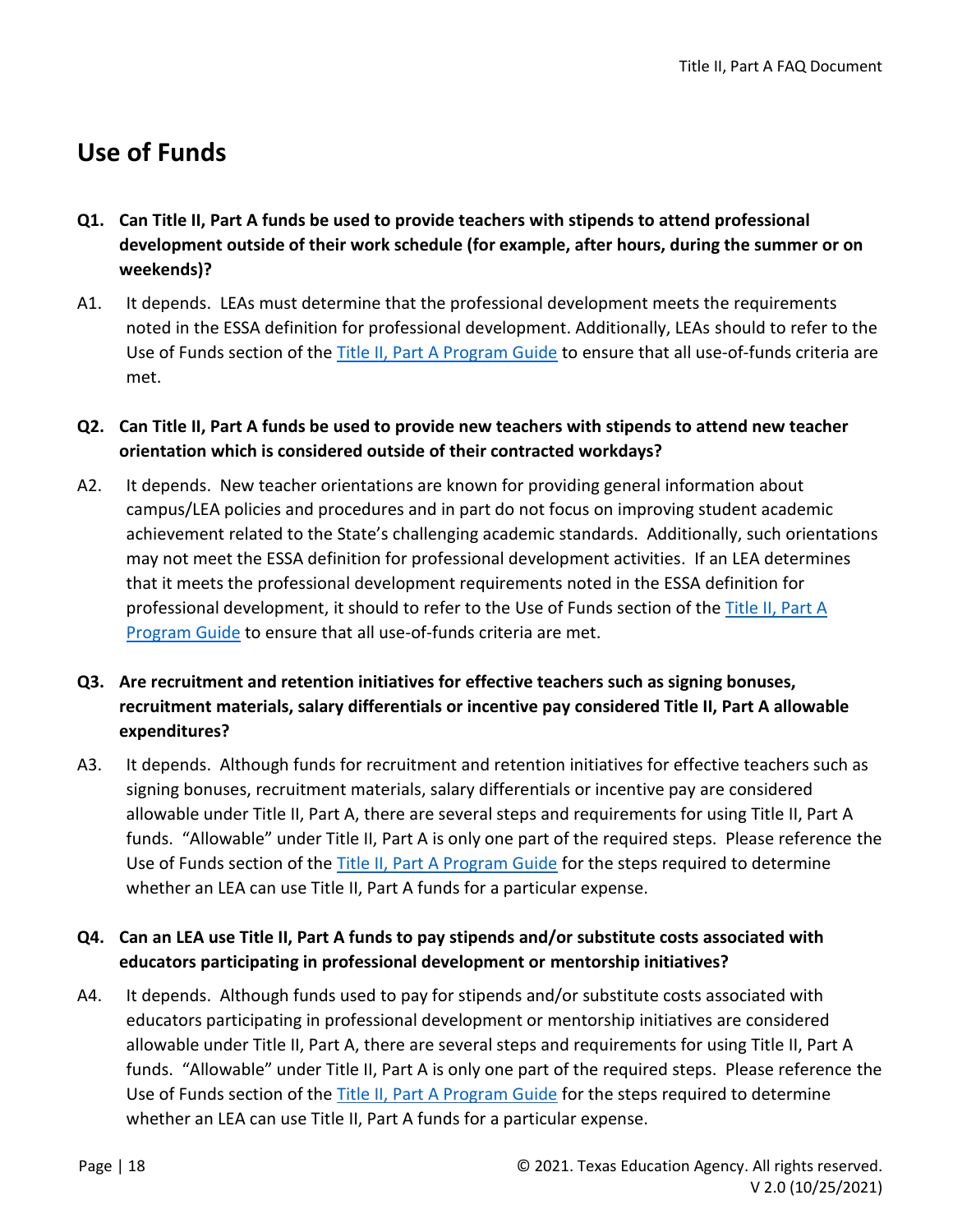- **Q5. Can an LEA use Title II, Part A funds to pay stipends and/or substitute costs associated with educators participating in collaborative educator work such as planning, peer observations, and/or analyzing student data to increase student achievement in relation to meeting the challenging State academic standards?**
- A5. It depends. Although funds used to pay for stipends and/or substitute costs associated with educators participating in collaborative educator work such as planning, peer observations, and analyzing student data to increase student achievement in relation to meeting the challenging State academic standards are considered allowable under Title II, Part A, there are several steps and requirements for using Title II, Part A funds. "Allowable" under Title II, Part A is only one part of the required steps. Please reference the Use of Funds section of the Title II, Part A Program [Guide](https://tea.texas.gov/sites/default/files/T2AProgramGuide.pdf) for the steps required to determine whether an LEA can use Title II, Part A funds for a particular expense.

### **Q6. Can an LEA use Title II, Part A funds to pay for conference fees, travel and hotel costs, meal reimbursements, and mileage reimbursements associated with teacher, principal and/or other school leader travel to a conference?**

A6. It depends. Conferences must meet the ESSA definition for professional development activities (for example, professional development activities that are sustained [not stand-alone, 1-day, or shortterm workshops], intensive, collaborative, job-embedded, data-driven, and classroom-focused). If an LEA determines that the conference meets the professional development requirements noted in the ESSA definition for professional development, they will also need to refer to the Use of Funds section of the [Title II, Part A Program Guide](https://tea.texas.gov/sites/default/files/T2AProgramGuide.pdf) to ensure that all use-of-funds criteria are met. Additional details on state and federal travel guidelines can be found on TEA's Administering a Grant [web page.](https://tea.texas.gov/Finance_and_Grants/Grants/Training_and_Other_Resources/Training_and_Other_Resources)

#### **Q7. Can an LEA use Title II, Part A funds to pay for program development costs such as conducting a needs assessment, contracting with program developers, or administering and analyzing surveys?**

A7. It depends. Although funds used to pay for program development costs such as conducting a needs assessment, contracting with program developers, or administering and analyzing surveys are considered allowable under Title II, Part A, there are several steps and requirements for using Title II, Part A funds. "Allowable" under Title II, Part A is only one part of the required steps. Please reference the Use of Funds section of the [Title II, Part A Program Guide](https://tea.texas.gov/sites/default/files/T2AProgramGuide.pdf) for the steps required to determine whether an LEA can use Title II, Part A funds for a particular expense.

#### **Q8. Can an LEA use Title II, Part A funds to pay for materials and supplies for use in PD sessions?**

A8. It depends. Although funds used to pay for materials and supplies that are 100% dedicated for use in professional development sessions that meet the ESSA definition of professional development are considered allowable under Title II, Part A, there are several steps and requirements for using Title II, Part A funds. "Allowable" under Title II, Part A is only one part of the required steps. Please reference the Use of Funds section of the [Title II, Part A Program Guide](https://tea.texas.gov/sites/default/files/T2AProgramGuide.pdf) for the steps required to determine whether an LEA can use Title II, Part A funds for a particular expense.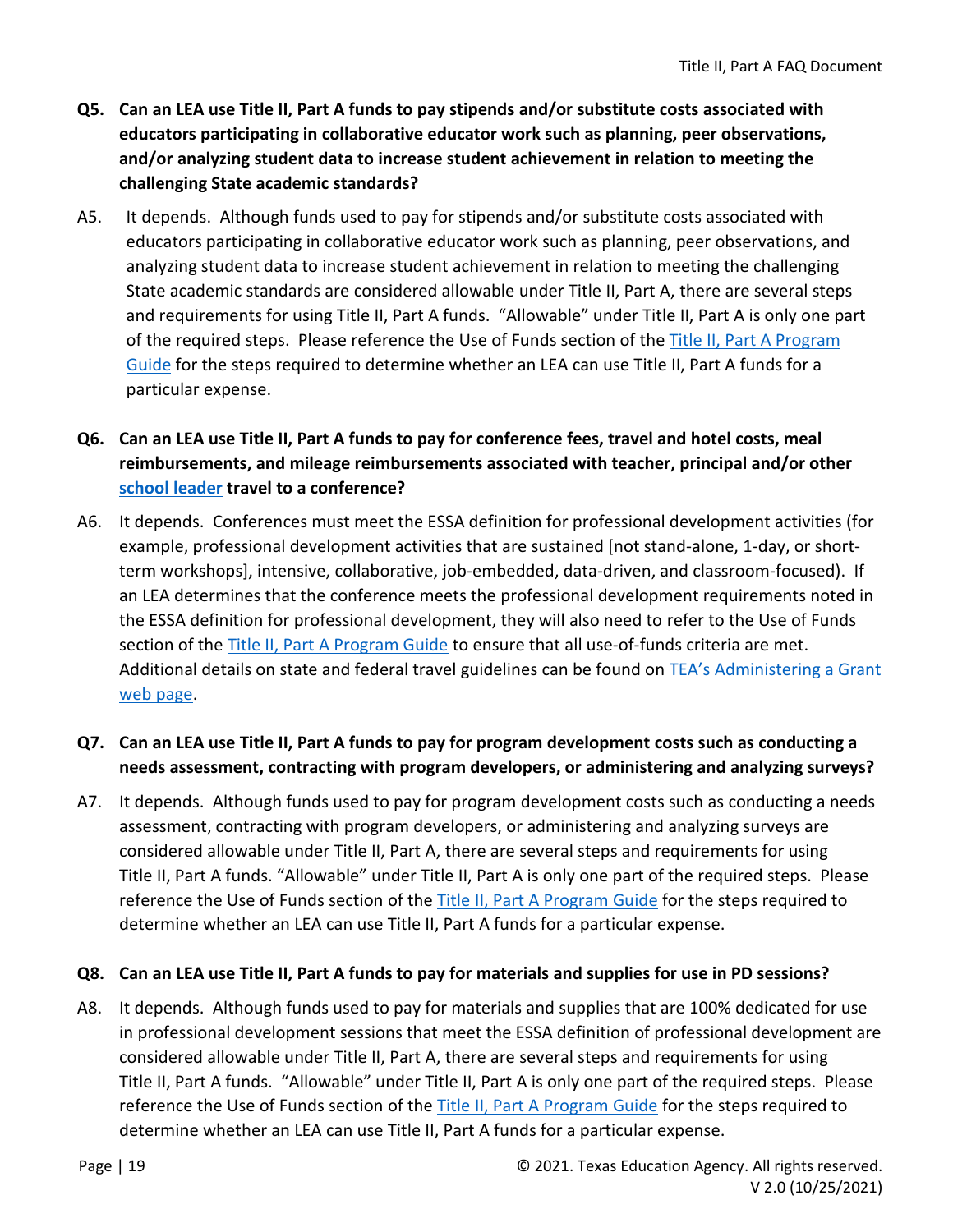#### **Q9. Can an LEA use Title II, Part A funds to pay for materials and supplies used for implementing collaborative educator work?**

A9. It depends. Although funds used to pay for materials and supplies that are 100% dedicated for implementing collaborative educator work are considered allowable under Title II, Part A, there are several steps and requirements for using Title II, Part A funds. "Allowable" under Title II, Part A is only one part of the required steps. Please reference the Use of Funds section of the [Title II, Part A](https://tea.texas.gov/sites/default/files/T2AProgramGuide.pdf)  [Program Guide](https://tea.texas.gov/sites/default/files/T2AProgramGuide.pdf) for the steps required to determine whether an LEA can use Title II, Part A funds for a particular expense.

#### **Q10. Can an LEA use Title II, Part A funds to pay for food and/or refreshments for professional development?**

A10. See the Using Federal Grant Funds to Pay for Food section. LEAs will also need to refer to the Use of Funds section of the [Title II, Part A Program Guide](https://tea.texas.gov/sites/default/files/T2AProgramGuide.pdf) to ensure that all use-of-funds criteria are met. Additional details can be found on [TEA's Administering a Grant web page](https://tea.texas.gov/Finance_and_Grants/Grants/Training_and_Other_Resources/Training_and_Other_Resources).

#### **Q11. Can an LEA use Title II, Part A funds to pay for individual teacher electronic tablet devices?**

A11. No. Materials and supplies that are not directly connected to professional development as defined in ESSA and/or used outside the scope of a professional development environment are considered unallowable expenditures.

#### **Q12. Can an LEA use Title II, Part A funds to pay for electronic devices used by administrators to conduct classroom observations and/or provide feedback to teachers?**

A12. It depends. Although funds used to pay for materials and supplies that are used directly for professional development and educator growth are considered allowable under Title II, Part A, there are several steps and requirements for using Title II, Part A funds. "Allowable" under Title II, Part A is only one part of the required steps. Please reference the Use of Funds section of the Title II, Part [A Program Guide](https://tea.texas.gov/sites/default/files/T2AProgramGuide.pdf) for the steps required to determine whether an LEA can use Title II, Part A funds for a particular expense.

#### **Q13. Can an LEA use Title II, Part A funds to pay for electronic white boards for classroom use?**

A13. No. Materials and supplies that are not directly connected to professional development as defined in ESSA and/or used outside the scope of a professional development environment are considered unallowable expenditures.

#### **Q14. Can an LEA use Title II, Part A funds to pay for a professional library book collection?**

A14. No. Materials and supplies that are not directly connected to professional development as defined in ESSA and/or used outside the scope of a professional development environment are considered unallowable expenditures.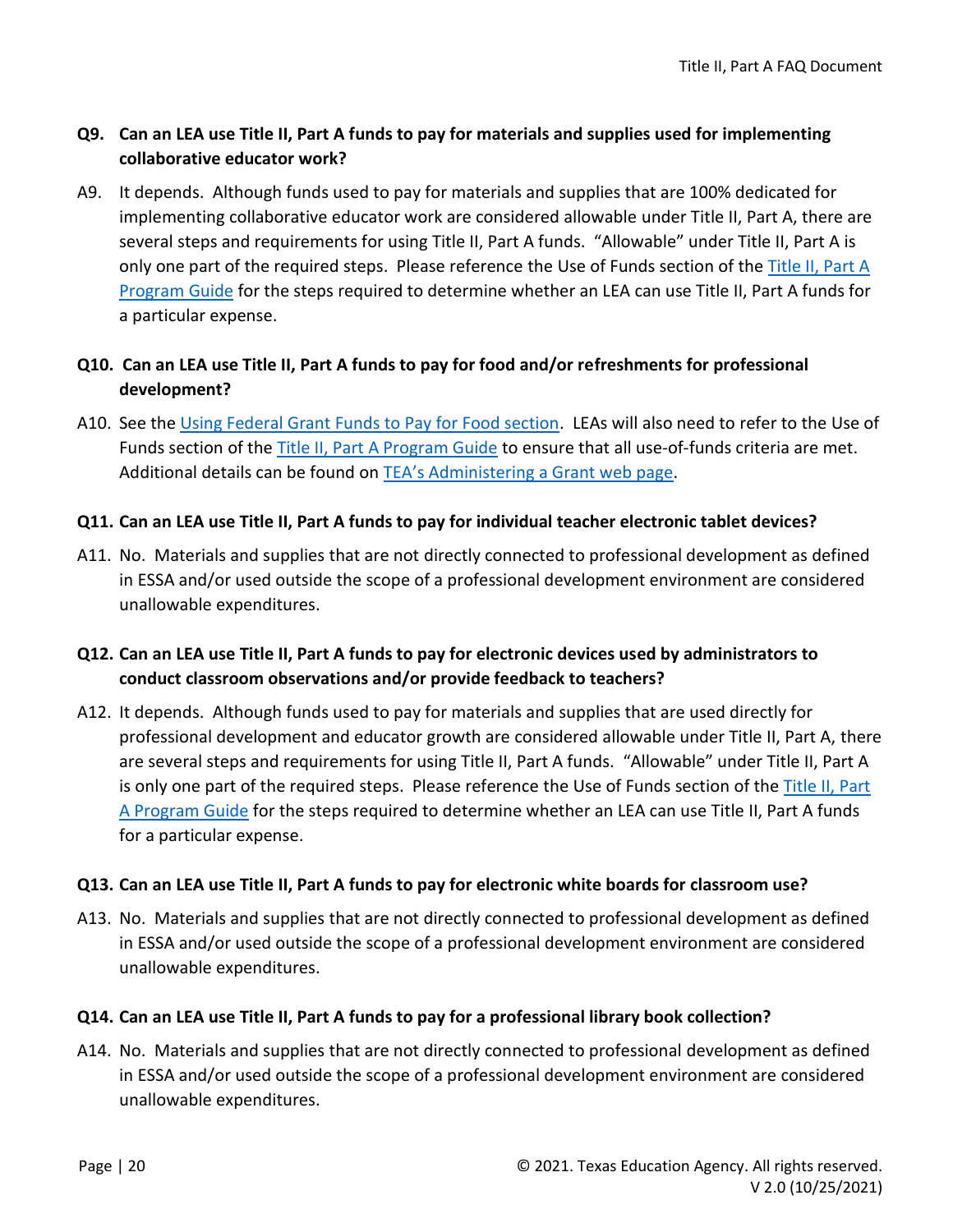#### **Q15. Can an LEA use Title II, Part A funds to pay for tuition and/or fees associated with a teacher, principal, and/or other school leader's advanced degree?**

A15. No. However, if the coursework meets the ESSA definition of professional development with the degree solely as a byproduct and the steps and requirements listed in the Use of Funds section of the [Title II, Part A Program Guide,](https://tea.texas.gov/sites/default/files/T2AProgramGuide.pdf) it may be an allowable expenditure.

### **Q16. Can an LEA use Title II, Part A funds to pay for the State certification fees, certification exam fees and certification exam preparation course fees associated with a teacher adding a State certification?**

A16. It depends. Although funds used to pay for the State certification fees associated with a teacher adding a State certification are considered allowable under Title II, Part A, there are several steps and requirements for using Title II, Part A funds. "Allowable" under Title II, Part A is only one part of the required steps. Please reference the Use of Funds section of the [Title II, Part A Program Guide](https://tea.texas.gov/sites/default/files/T2AProgramGuide.pdf) for the steps required to determine whether an LEA can use Title II, Part A funds for a particular expense.

### **Q17. Can an LEA use Title II, Part A funds to pay for the State certification fees, certification exam fees and certification exam preparation course fees associated with a paraprofessional obtaining a State teacher certification?**

A17. It depends. Although funds used to pay for the State certification fees associated with a paraprofessional obtaining a State teacher certification are considered allowable under Title II, Part A, there are several steps and requirements for using Title II, Part A funds. "Allowable" under Title II, Part A is only one part of the required steps. Please reference the Use of Funds section of the [Title II, Part A Program Guide](https://tea.texas.gov/sites/default/files/T2AProgramGuide.pdf) for the steps required to determine whether an LEA can use Title II, Part A funds for a particular expense.

### **Q18. Can Title II, Part A pay for professional development for an Instructional Officer at the District level that supports** specialists**/program coordinators (campus) since they don't work directly with teachers?**

A18. The intent of Title II, Part A funding is to support educators in their work to improve the overall quality of instruction and ensure equity of educational opportunity for all students. Since the Instructional Officer in this scenario seems to be disconnected from working directly with educators, this would conflict with the intent and be hard to justify that it meets the Title II, Part A use of funds steps and requirements referenced in the Use of Funds section of the [Title II, Part A Program Guide.](https://tea.texas.gov/sites/default/files/T2AProgramGuide.pdf)

However, if the Instructional Officer is a Principal Supervisor, the Title II, Part A Non-Regulatory Guidance provides the following guidance. "When developing strategies for supporting principals and other school leaders, SEAs and LEAs may use Title II, Part A funds to improve the effectiveness of principals, assistant principals, and other school leaders, which includes an employees or officers of an elementary or secondary school, LEA, or other entity operating a school who are "responsible for the daily instructional leadership and managerial operations in the elementary school or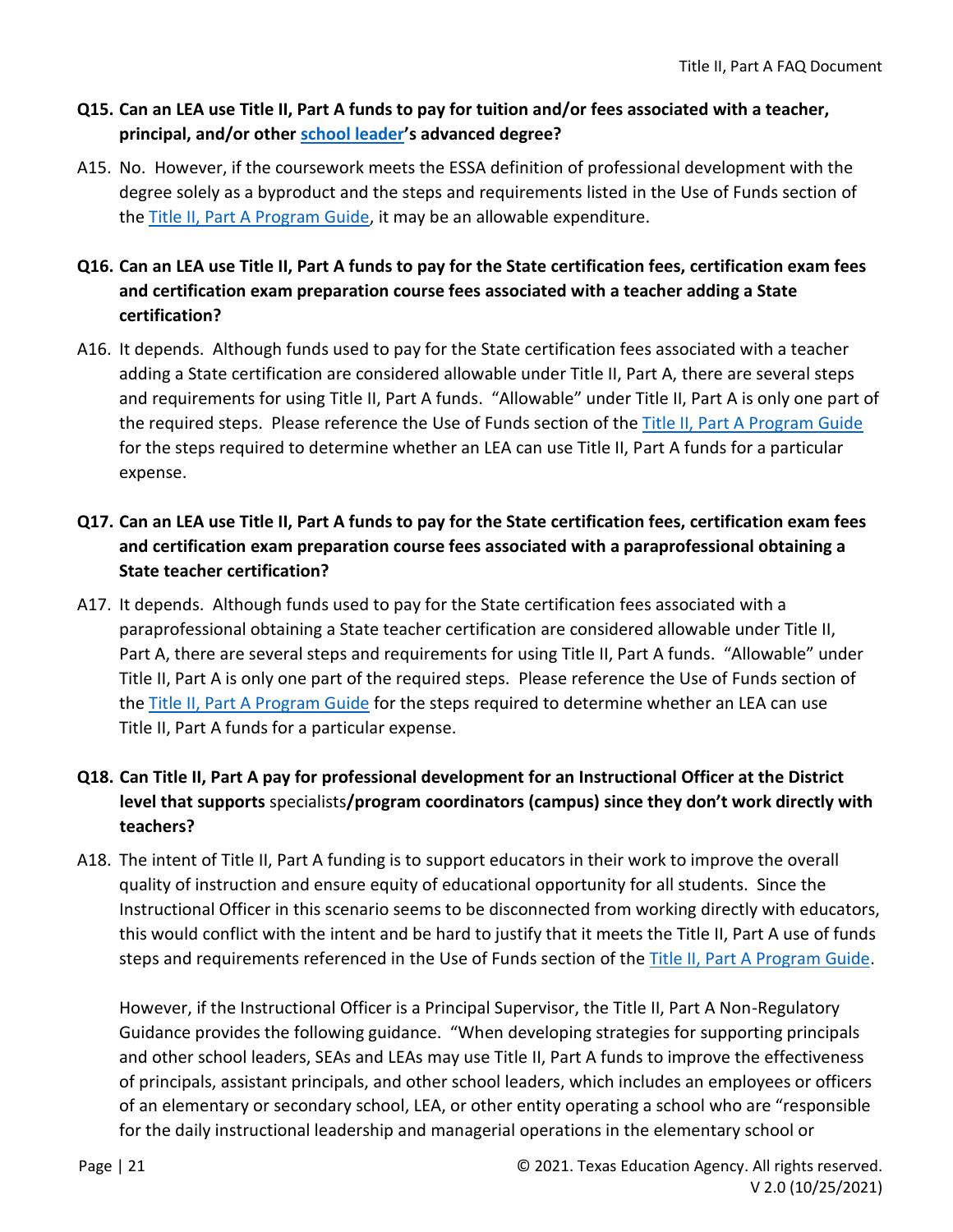secondary school building." (ESEA section 8101(44)). By including principal supervisors who are responsible for the daily instructional leadership and managerial operations in the elementary school or secondary school building, the ESEA section 8101(44) definition of "school leader" acknowledges the importance of school leaders who are actively responsible for successful instruction and management in the school. This means that the ESEA considers those LEA staff, such as the principals' supervisors, who actively mentor and support principals and by doing so are themselves "responsible for the school's daily instructional leadership and managerial operations," to also be eligible for Title II, Part A funded support. (ESEA section 8101(44)). We encourage SEAs and LEAs to extend Title II, Part A-funded services to these principal supervisors to the extent that those individuals actively and frequently take responsibility for helping principals with instructional leadership and the school's managerial operations."

#### **Q19. Can funds be used for a math coach to provide instructional coaching to teachers?**

A19. The intent of Title II, Part A funding is to support educators in their work to improve the overall quality of instruction and ensure equity of educational opportunity for all students. Since a math coach in this scenario seems to be connected to working directly with educators, this would be aligned with the intent of Title II, Part A. Although funds used to pay for other school leaders supporting educator professional development and growth are considered allowable under Title II, Part A, there are several steps and requirements for using Title II, Part A funds. "Allowable" under Title II, Part A is only one part of the required steps. Please reference the Use of Funds section of the [Title II, Part A Program Guide](https://tea.texas.gov/sites/default/files/T2AProgramGuide.pdf) for the steps required to determine whether an LEA can use Title II, Part A funds for a particular expense.

#### **Q20. What would be allowable expenses related to "improving school working conditions"?**

A20. The Title II, Part A Non-Regulatory Guidance provides the following examples of recommended strategies and additionally references ESEA sections 2103(b)(3)(B),(D) and (E). **From Title II, Part A Non-Regulatory Guidance**: Improve working conditions for teachers through high-impact activities based on local needs, such as improving access to educational technology, reducing class size to a level that is evidence-based, to the extent the State determines that such evidence is reasonably available, or providing ongoing cultural proficiency training to support stronger school climate for educators and students.

**From ESEA Section 2103(b)(3)(B)**: Developing and implementing initiatives to assist in recruiting, hiring, and retaining effective teachers (particularly in low-income schools with high percentages of ineffective teachers and high percentages of students who do not meet the challenging State academic standards) to improve within-district equity in the distribution of teachers, consistent with section  $1111(g)(1)(B)$ , such as initiatives that provide...

- expert help in screening candidates and enabling early hiring;
- differential and incentive pay for teachers, principals, or other school leaders in high-need academic subject areas and specialty areas, which may include performance-based pay systems;
- teacher, paraprofessional, principal, or other school leader advancement and professional growth, and an emphasis on leadership opportunities, multiple career paths, and pay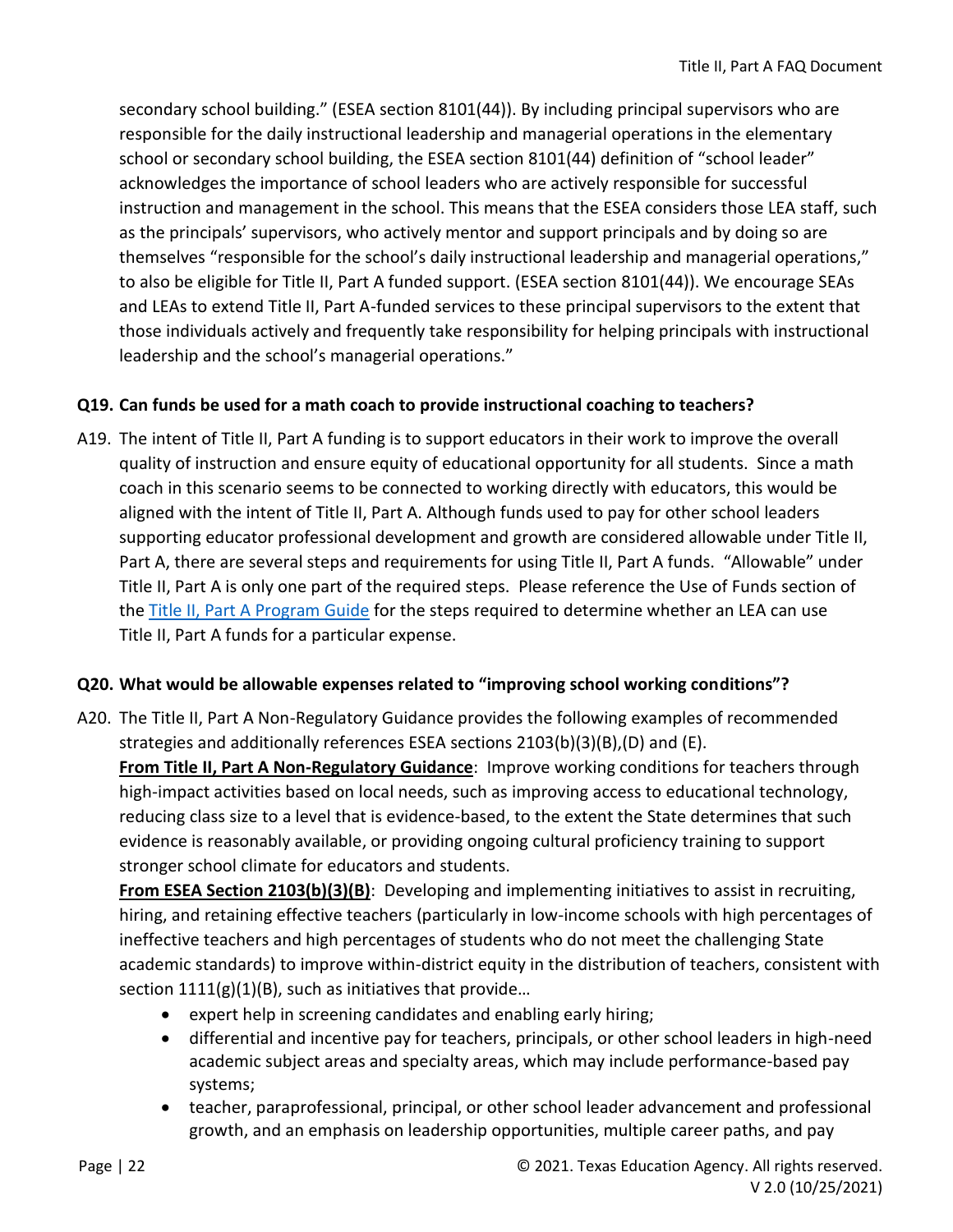differentiation; new teacher, principal, or other school leader induction and mentoring programs that are designed to

- $\circ$  improve classroom instruction and student learning and achievement; and
- o increase the retention of effective teachers, principals, or other school leaders;
- the development and provision of training for school leaders, coaches, mentors, and evaluators on how accurately to differentiate performance, provide useful feedback, and use evaluation results to inform improvement strategies, and personnel decisions; and
- a system for auditing the quality of evaluation and support systems.

**From ESEA Section 2103(b)(3)(D)**: Reducing class size to a level that is evidence based and used to improve student achievement through the recruiting and hiring of additional effective teachers. **From ESEA Section 2103(b)(3)(E)**: Providing high-quality, personalized professional development that is evidence-based for

- teachers, instructional leadership teams, principals, or other school leaders,
- that is focused on improving teaching and student learning and achievement, including
	- o supporting efforts to train teachers, principals, or other school leaders to
		- effectively integrate technology into curricula and instruction (including education about the harms of copyright piracy);
		- use data to improve student achievement and understand how to ensure individual student privacy is protected,
			- as required under section 444 of the General Education Provisions Act (commonly known as the ''Family Educational Rights and Privacy Act of 1974'') (20 U.S.C. 1232g) and State and local policies and laws in the use of such data;
		- effectively engage parents, families, and community partners, and coordinate services between school and community;
		- help all students develop the skills essential for learning readiness and academic success;
		- develop policy with school, local educational agency, community, or State leaders; and
		- participate in opportunities for experiential learning through observation.

#### **Q21. For a STEM-focused professional development activity, is it a Title II, Part A allowable expense to procure supplies, consultants, etc. as related to the activity?**

A21. Although funds used to pay for supplies and materials and/or contracted services related to Title II, Part A professional development activities are considered allowable under Title II, Part A, there are several steps and requirements for using Title II, Part A funds. "Allowable" under Title II, Part A is only one part of the required steps. Please reference the Use of Funds section of the Title II, Part A [Program Guide](https://tea.texas.gov/sites/default/files/T2AProgramGuide.pdf) for the steps required to determine whether an LEA can use Title II, Part A funds for a particular expense.

#### **Q22. Can an LEA use Title II, Part A funds to pay for the salary of an Assistant Principal?**

A22. Use of Title II, Part A funds for the salary of an Assistant Principal generally would not meet the intent and purpose of Title II, Part A.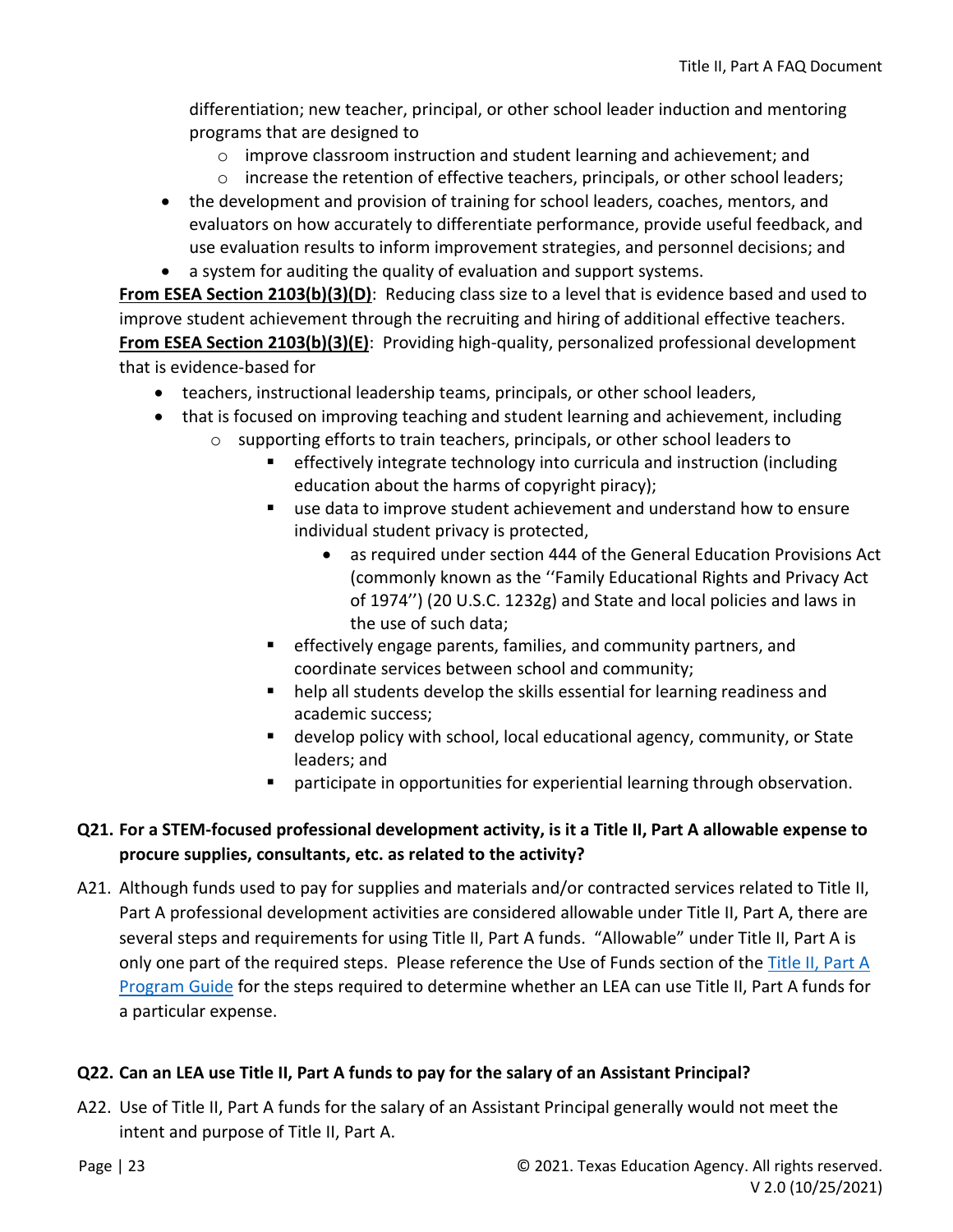#### **Q23: One of my districts wants to know if they can pay for the ESC Distance Learning Fee Service with Title II funds. Would this be an allowable use of funds?**

A23: The LEA would have to be able to document that this is a supplemental activity that also meets the intent and purpose of Title II, Part A.

The difficulty might be in ensuring that the distance learning is for training that is supplemental and not training that is required by state law or local policy.

- **Q24: I have heard guidance that federal funds should not be used for substitute pay, and I have also heard that substitute pay should follow the funding stream of the staff that are being subbed for. What is the guidance for whether Title II, Part A funds can pay for substitutes?**
- A24: Title II, Part A funds may not be used to pay for substitutes to cover general absences; one exception would be if the LEA, according to its local policies and procedures, uses Title II, Part A funds to pay for substitutes for teachers who are paid with Title II, Part A funds. This would only apply to Title II, Part A teachers who are part of an evidence-based class-size reduction program.

Title II, Part A funds may be used to pay for substitutes to allow teachers to attend a Title II, Part Afunded training.

Substitute pay for private school teachers is not allowable under any circumstances.

#### **Q25: Are we allowed to use Title II funds for membership fees for conference? Also, if it is a membership fee for a reduced conference fee, do we have to pay the higher registration fee?**

A25: The LEA would need to ensure that it could justify such a cost as necessary to carry out the intent and purpose of its Title II, Part A program. Costs associated with membership dues or fees for business, technical, and professional organizations directly related to and necessary to carry out the objectives of the grant are generally allowable, as long as the LEA meets the requirements as noted in the Use of Funds section of the [Title II, Part A Program Guide.](https://tea.texas.gov/sites/default/files/T2AProgramGuide.pdf)

LEAs must use the following steps and requirements to determine whether Title II, Part A funds can be used for any activity/resource.

- Apply the traditional presumptions of Supplant to determine if the use of funds is supplemental.
- Ensure that the LEA has prioritized Title II, Part A funds for use at Title I, Part A campuses identified for School Improvement and campuses serving Title I, Part A students.
- Ensure that activities and/or resources address the learning needs of all students, including children with disabilities, English learners, and gifted and talented students; and are:
	- o Identified in the Comprehensive Needs Assessment **[Highly Recommended]**;
	- o Included in the District and/or Campus Improvement Plan;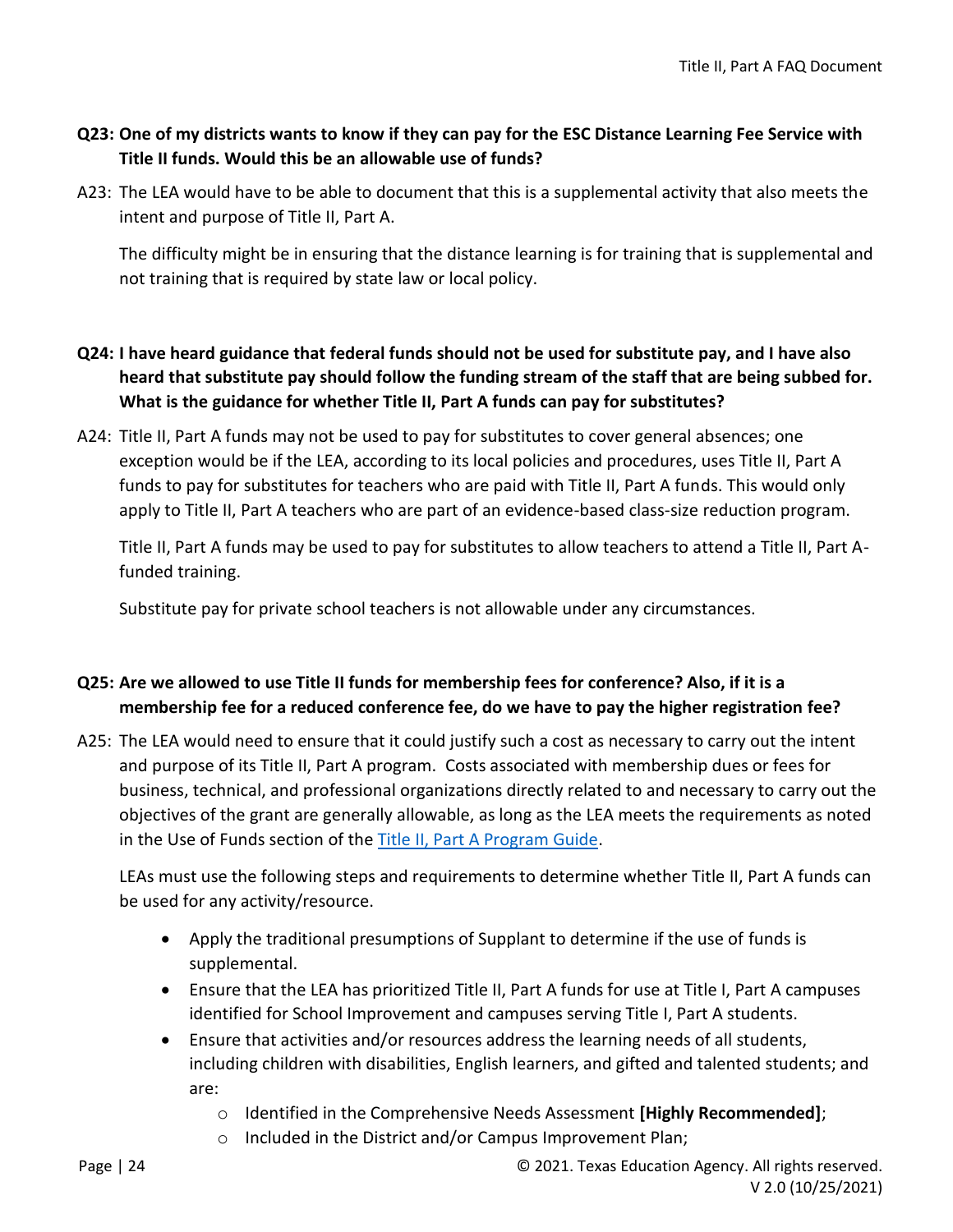- The plan addresses how the activity/resource identified will be aligned with challenging State academic standards; and
- The planning process for the Title II, Part A program meets the requirements for meaningful consultation of stakeholders and coordination
- $\circ$  If a professional development activity, ensure that it meets the ESSA definition of Professional Development;
- o Reasonable;
- $\circ$  Necessary to carry out the intent and purpose of the Title II, Part A program;
- o Allocable; and
- o Allowable under Title II, Part A.
- Ensure that the expenditure(s) meet all EDGAR requirements.
- Ensure that all LEA policies and procedures were followed.

The LEA would also want to be sure that, if this is being done under the professional development focus area, membership must be part of a districtwide or individual growth plan for educational staff.

#### **Q26: Is teacher longevity pay an allowable Title II, Part A expense?**

A26: It is allowable for Title II, Part A funds to pay for payroll costs, such as longevity pay, that are associated with a position that is paid with Title II, Part A funds, as long as that is in keeping with the districtwide policy.

#### **Q27: In what circumstances could Title II, Part A funds pay for base salaries for positions?**

A27: Base salaries could only be paid with Title II, Part A funds if the LEA is funding a position to provide the professional development activities identified by the LEA, or if the LEA is has determined that it can fund a supplemental class-size reduction teacher with Title II, Part A funds.

#### **Q28: Are Title II, Part A funds restricted to core content areas?**

A28: There are no "core content" requirements related to Title II, Part A under ESSA. An LEA could institute a local practice, such as to focus on STEM subjects, but there is not a core content restriction in statute or guidance.

### **Q29: Would it be an allowable use of funds to have Title II, Part A funds pay the salary of an Assistant Superintendent who supervises principals?**

A29: The LEA would have to be very careful to avoid a supplant here. If this is an existing position that has been paid with state/local funds, it would be a supplant to start paying it with Title II, Part A funds. Even if it is a new position, the job duties could also be problematic. Any general administrative duties for the LEA as a whole would likely be outside the intent and purpose of the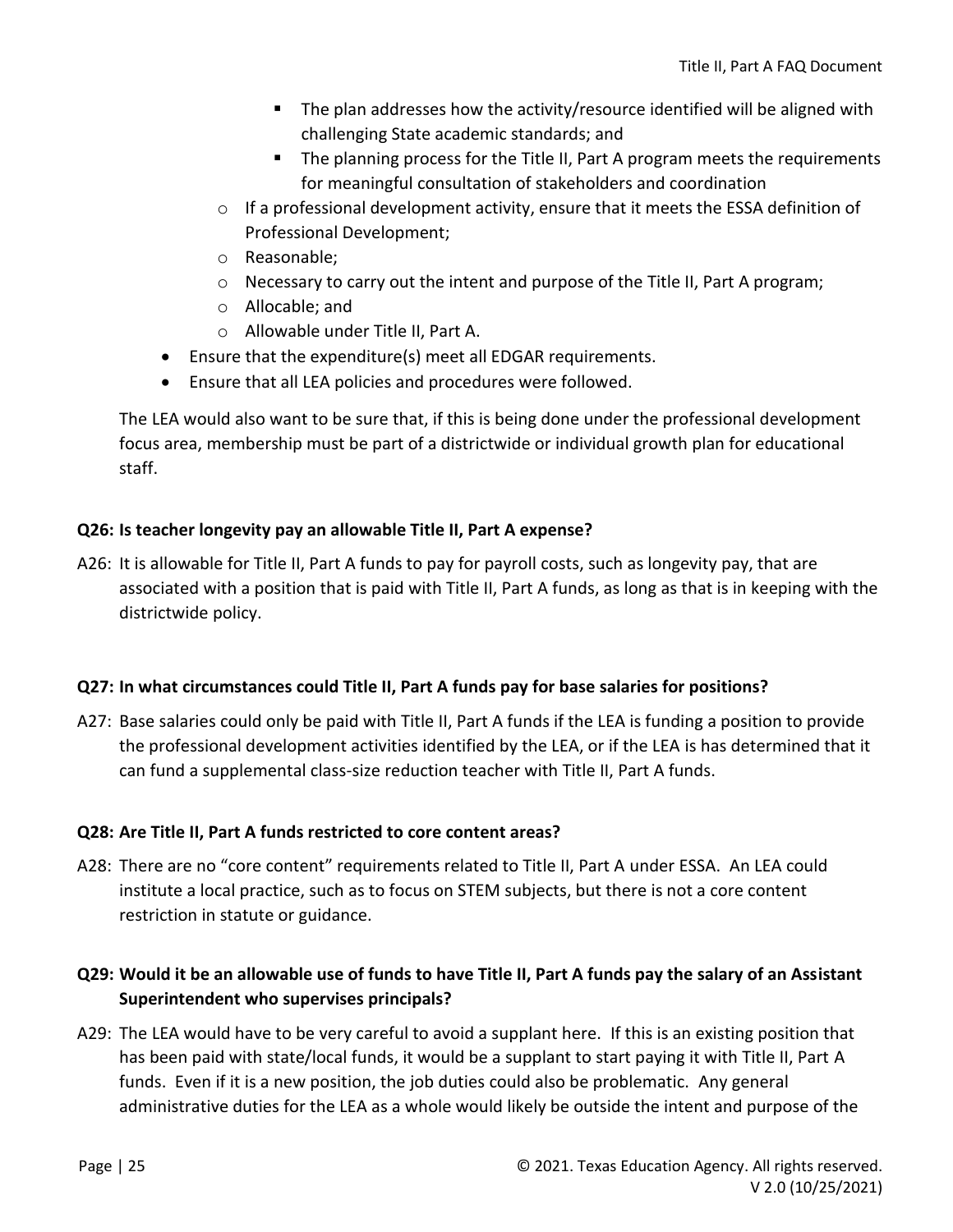Title II, Part A program. Coaching teachers and principals could be seen as allowable, but perhaps not normal supervisory duties.

#### **Q30: Can Title II, Part A funding be used to pay tuition for aides going through a teacher certification program?**

A30: It could be possible for this to be an allowable activity with Title II, Part A funds. However, each LEA would need to make its own determination as to whether the activity would be supplemental, as well as in line with the LEA's policies and procedures.

#### **Q31: Can you provide more specificity to evaluation and support systems? Is this evaluation of LEA programs? What do you mean by Support Systems?**

A31: There is a bit more detail in th[e Title II, Part A program guide](https://tea.texas.gov/sites/default/files/T2AProgramGuide.pdf) on pp. 10-11: "ESSA supports the development or improvement of a rigorous, transparent, and fair evaluation and support system for teachers, principals, or other school leaders that is based on evidence of student achievement and may include student growth. It should also include multiple measures of educator performance and provide clear, timely, and useful feedback to teachers, principals, or other school leaders."

#### **Q32: What would the documentation look like when the LEA is considering whether it can replicate the results of the study and appropriate context in implementing an evidenced-based activity.**

A32: The LEA would want to be able to show that it would be implementing the activity in a similar context and with similar materials, so that there would be a reasonable expectation of being able to produce similar results. If the activity is contingent on having certain materials or set of circumstances that the LEA is not planning to use, the LEA might not be able to justify the expectation of success.

#### **Q33: Can Title II Part A split-fund costs with Title I since Title funds can only cover the cost of Title schools? For example, substitutes for training or programs that are evidence based?**

A33: It would not be a supplanting issue for Title II, Part A funds to replace Title I, Part A funds (or vice versa) because those statutes only require the federal funds to supplement state and local funds- not other federal funds. However, an LEA would want to ensure that it could document that Title II, Part A funds have been prioritized to meet the needs at campuses that have been identified for school improvement and campuses that have the highest percentage of low-income students. If Title II, Part A funds remain after that, then this could be an allowable activity if it meets with LEA policies and procedures.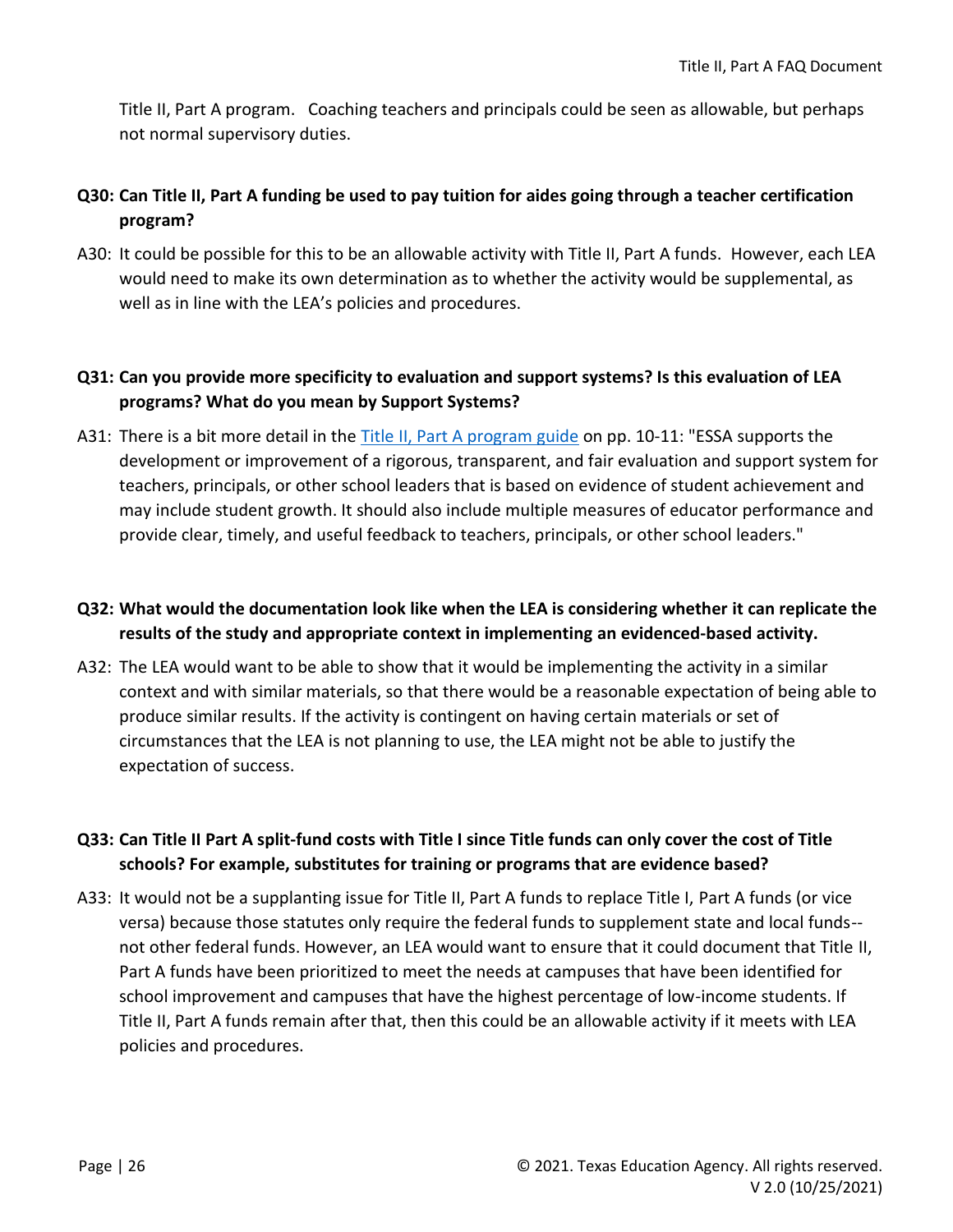#### **Q34: The purpose of Title II is to improve Educator Quality & Effectiveness which includes teachers, principals, and school leaders. Can this include Paraprofessionals too?**

A34: Initiatives that provide paraprofessionals with professional growth opportunities can be allowable with Title II, Part A funds, provided the other Use of Funds considerations are met (i.e., SNS, consultation requirements, EDGAR, local policies and procedures).

#### **Q35: Can we use Title II money to create a teacher podcast? I would need to be able to purchase the equipment needed.**

A35: This could be possible; however, the LEA would need to ensure that the equipment purchased with 100% Title II, Part A funds was used only for Title II, Part A activities. If the equipment is split-funded, the LEA would have to document its proportional use among those fund sources.

### **Q36: Can an LEA pay stipends (time for studying and time to take the test) for teachers adding ESL certification? Can we pay for the certification test? If so, will this be under Recruit, Support, and Retain?**

A36: These could be allowable activities under Title II, Part A. However, the LEA would need to consider whether any state/local funds have previously been used for this purpose. If so, there may be a supplanting issue. If such state/local funds are no longer available because of budget reductions, the LEA might be able to rebut the presumption of supplanting with appropriate documentation. The LEA would also need to ensure that these activities are in keeping with its policies and procedures. The activity, if allowable for the LEA, would fall under the "Recruit, Support, and Retain" area of focus.

### **Q37: Can a district use Title II funds to hire a mentor/coach to provide training (according to the Professional Development definition) and support for teachers on a high-need Title I campus?**

A37: Because the mentor/coach in this case would be connected to working directly with educators, this would be aligned with the intent of Title II, Part A. The LEA would need to ensure that the other requirements in the Use of Funds guidance are met.

#### **Q38: Can Title IIA funds be used toward a subscription to a service that would provide an LEA the opportunity to expand recruitment efforts and create more the diverse teacher application pools?**

A38: This could be problematic. It might be possible if the subscription is strictly for teachers and principals. However, if there are other LEA/campus personnel positions, such as maintenance workers, cafeteria staff, and/or clerical positions, that would be included in the service, it would not be possible to differentiate these from positions that are related to the provision of Title II, Part A services. Also, if the LEA has previously had such a service paid with state/local funds, there would be a supplanting issue.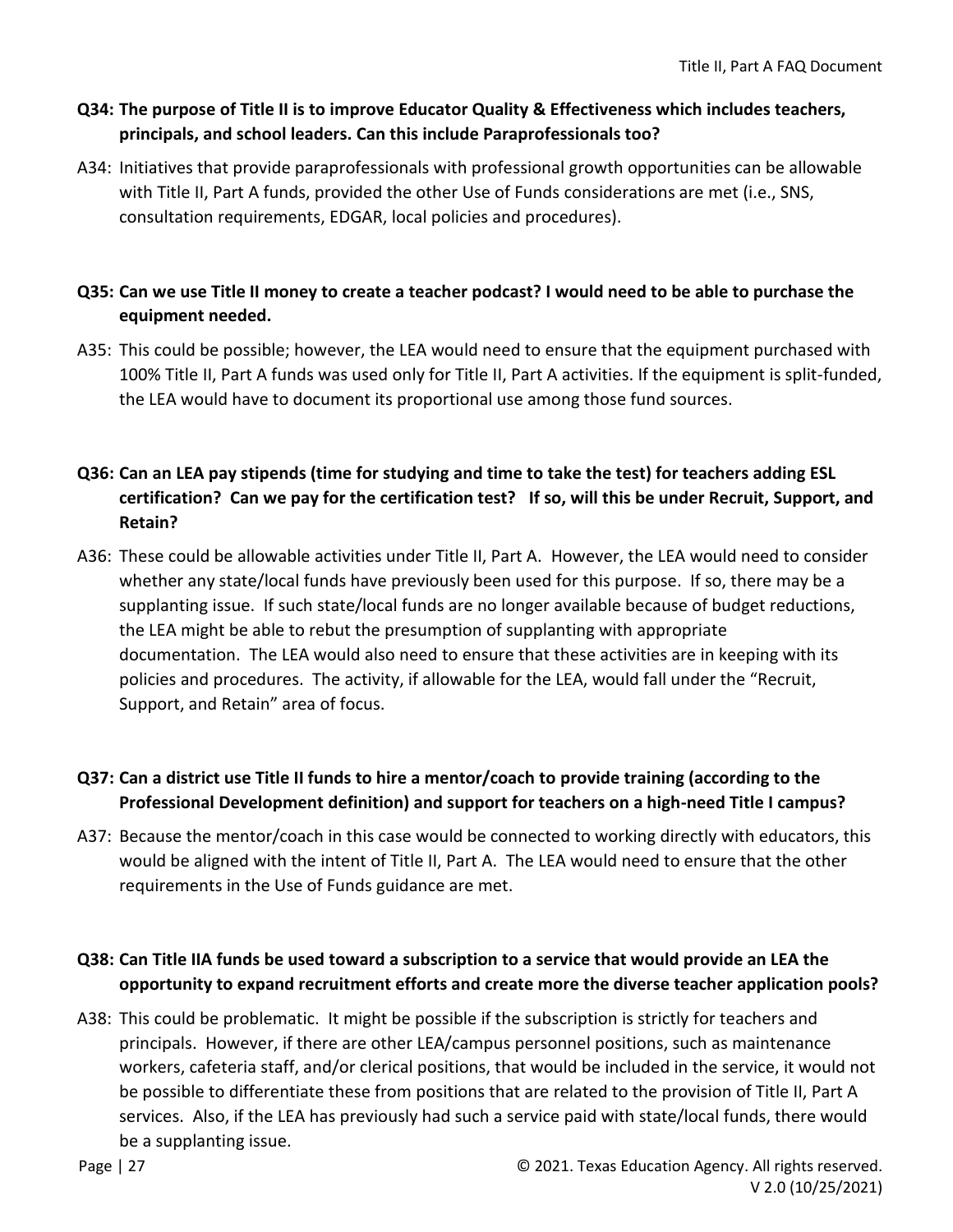- **Q39: In the Title II, Part A provisions and assurances, it states: Title II program activities will address the learning needs of all students, including children with disabilities, English Learners, and gifted and talented students. This is also a question in the compliance report (pre-COVID). Is this a requirement?**
- A39: Section 2103(b) does state that an LEA receiving Title II, Part A funds "shall use the funds made available through the subgrant to develop, implement, and evaluate comprehensive programs and activities described in subsection (b), which …shall address the learning needs of all students, including children with disabilities, English learners, and gifted and talented students…." It is a requirement that the LEA address the learning needs of all students in the planning and implementation of its Title II, Part A program. Not every activity has to address all students, but the totality of the program should ensure that the learning needs of all students are addressed.

#### **Q40: Is there a list of state-mandated professional development activities?**

A40: The Title IV, Part A School Safety State Initiative at ESC 14 has an extensive list of state-mandated training and professional development under its District/LEA Resources. It is important for the LEA to document the training that it conducts/obtains with state/local funds. When the required amount of training for a particular topic is met, additional training beyond that amount for that topic would be considered supplemental and could be allowable with Title II, Part A funds provided that the other requirements in the Use of Funds section of the Title II, Part A Program Guide are met.

#### **\*Q41: Can Title II, Part A funds be utilized for a stipend for paraprofessionals to administer and assist students who are English Learners and doing Summit K-12?**

- \*A41: Using Title II, Part A funds to pay paraprofessionals to provide direct services to students is not in keeping with the intent and purpose of the Title II, Part A program.
- **\*Q42: Can a district use Title II funds to hire a mentor/coach to provide training (PD according to the PD definition) and support for teachers on a high-needs Title I campus? This would be a new position so SNS wouldn't be an issue. I did explain that it had to meet all the requirements on the Title II Use of Funds One-Pager.**
- \*A42: Because the mentor/coach seems to be connected to working directly with educators, this would be aligned with the intent of Title II, Part A. You are also correct that the LEA would need to ensure that the other requirements in the Use of Funds guidance are met.